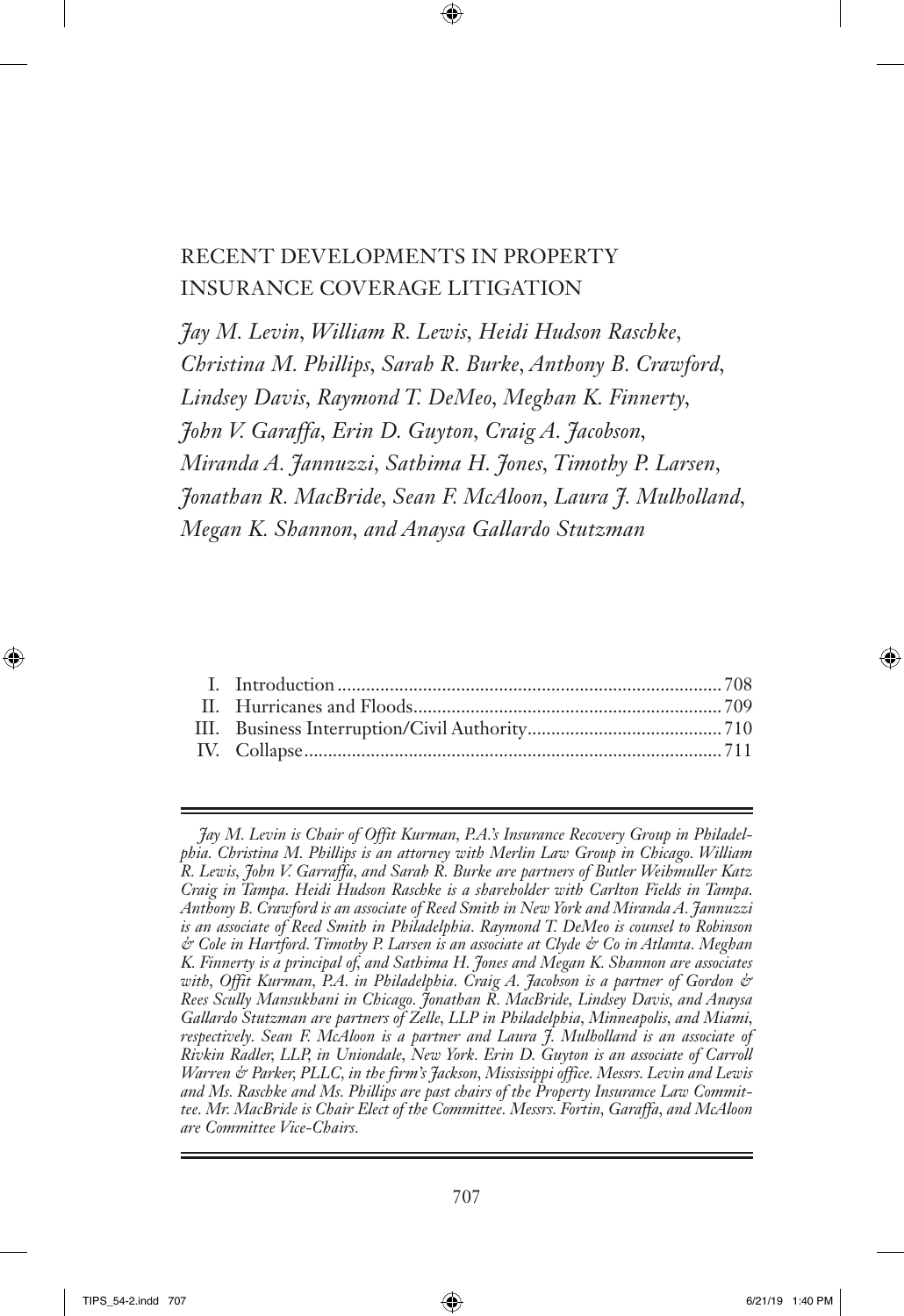|       | $A_{-}$      |                                                     |  |
|-------|--------------|-----------------------------------------------------|--|
|       | B.           |                                                     |  |
|       | C.           |                                                     |  |
| VI.   |              |                                                     |  |
|       |              |                                                     |  |
|       |              |                                                     |  |
|       |              | 2. Anti-concurrent/Anti-sequential Causation 714    |  |
|       | $B_{-}$      |                                                     |  |
|       |              |                                                     |  |
|       | $\mathbf{D}$ |                                                     |  |
|       | E.           |                                                     |  |
|       | F.           |                                                     |  |
| VII.  |              |                                                     |  |
|       | $A_{-}$      |                                                     |  |
|       | B.           |                                                     |  |
|       | C.           |                                                     |  |
|       | $\mathbf{D}$ |                                                     |  |
| VIII. |              |                                                     |  |
|       | А.           |                                                     |  |
|       | $B_{-}$      |                                                     |  |
|       |              |                                                     |  |
|       |              |                                                     |  |
|       |              |                                                     |  |
|       |              |                                                     |  |
|       |              |                                                     |  |
|       |              | 2. Timeliness of Demand or Refusal to Appraise  731 |  |
|       |              |                                                     |  |
|       |              |                                                     |  |
|       |              |                                                     |  |
|       | D.           | Who Can Sue on the Policy and Collect Proceeds? 734 |  |
|       | $E_{\rm{m}}$ |                                                     |  |
|       | F.           |                                                     |  |

#### I. Introduction

As we predicted in last year's survey, the pace of cases involving hurricanes and floods is starting to pick up. The three cases in this year's survey all involve federal flood insurance and highlight the importance for insureds and their counsel to understand federal flood insurance as the rules governing the coverage and claims handling are very different than those for standard policies. Another area of increasing litigation is whether labor can be depreciated when calculating ACV. Finally, matching is always at issue.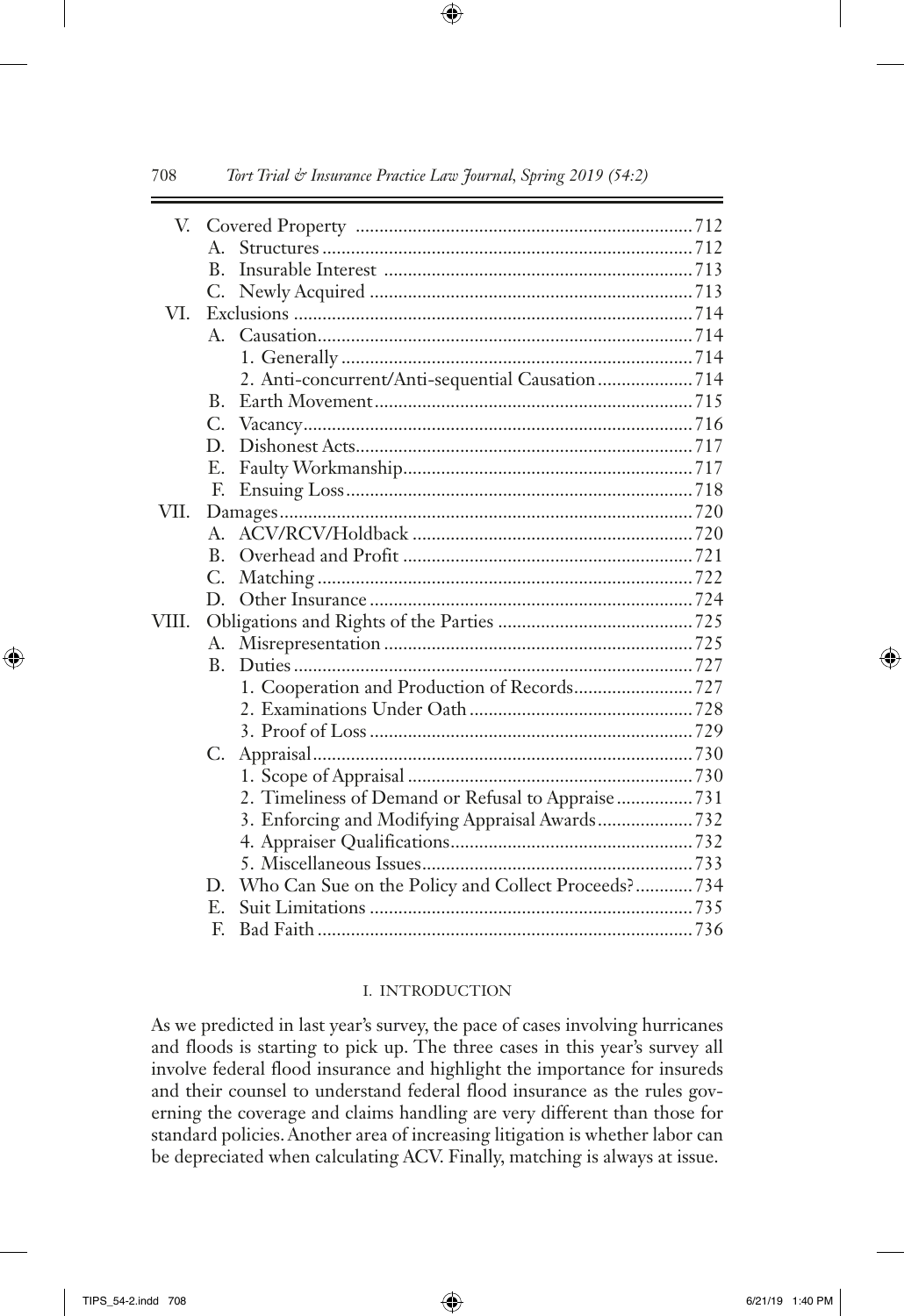# II. Hurricanes and Floods

In *Migliaro v. Fidelity National Indemnity Insurance Co.*,<sup>1</sup> the U.S. Court of Appeals for the Third Circuit held that an insurer's rejection of proof of loss is not a *per se* denial of the claim, but it can be a denial of the claim if the policyholder treats it as such and files suit against the insurer.<sup>2</sup>

In D&S Remodelers, Inc. v Wright National Flood Insurance Services, LLC,<sup>3</sup> D&S entered into a contract with the insured to provide floodwaterpumping services after Hurricane Sandy.4 D&S met with the insured and an independent adjuster and entered into oral agreements to expand the scope of work to include decontamination.<sup>5</sup>  $D&S$  claimed that the adjuster represented that any insurance claim would be accepted, and full payment would be made to D&S.<sup>6</sup> Wright, Foundry's flood insurer, refused to pay D&S, and D&S sued. <sup>7</sup> Wright moved to dismiss, claiming that the NFIA preempted D&S's claims.<sup>8</sup> D&S argued that, because it was not an insured the policy, and its claims did not arise under the policy, the NFIA did not preempt its claims.9 The U.S. Court of Appeals for the Sixth Circuit affirmed dismissal, holding that D&S's state law claims related to Foundry's claims under its flood policy because the cause of action arose from Wright's claims handling and were pre-empted.<sup>10</sup>

In *LCP West Monroe, LLC v. United States*, 11 LCP's buildings sustained flood damage.<sup>12</sup> LCP submitted timely proofs of loss to Selective, which paid the net amounts claimed.<sup>13</sup> LCP presented Selective with an additional proof of loss six months later, and that claim was denied.14 LCP argued that FEMA's claims handbook allowed for supplemental claims if damage is discovered after the deadline for proofs of loss.15 The U.S. District Court for the Western District of Louisiana held that, when an insured submits a timely proof of loss and notifies its insurer a supplement will follow, but the supplemental claim is not accompanied by a timely, sworn proof of loss, the supplemental claim may be denied.<sup>16</sup>

2. *Id.* at 662.

- 3. 725 Fed. Appx. 350 (6th Cir. 2018).
- 4. *Id.* at 352.
- 5. *Id.*
- 6. *Id.*
- 7. *Id.*
- 8. *Id.* at 353.
- 9. *Id.* at 356.
- 10. *Id.* at 356–57.
- 11. 328 F. Supp. 3d 577 (W.D. La.2018).
- 12. *Id.* at 579. 13. *Id.* at 580.
- 
- 14. *Id.*
- 15. *Id.* at 583.
- 16. *Id.* at 585.

<sup>1.</sup> 880 F.3d 660 (3d Cir. 2018).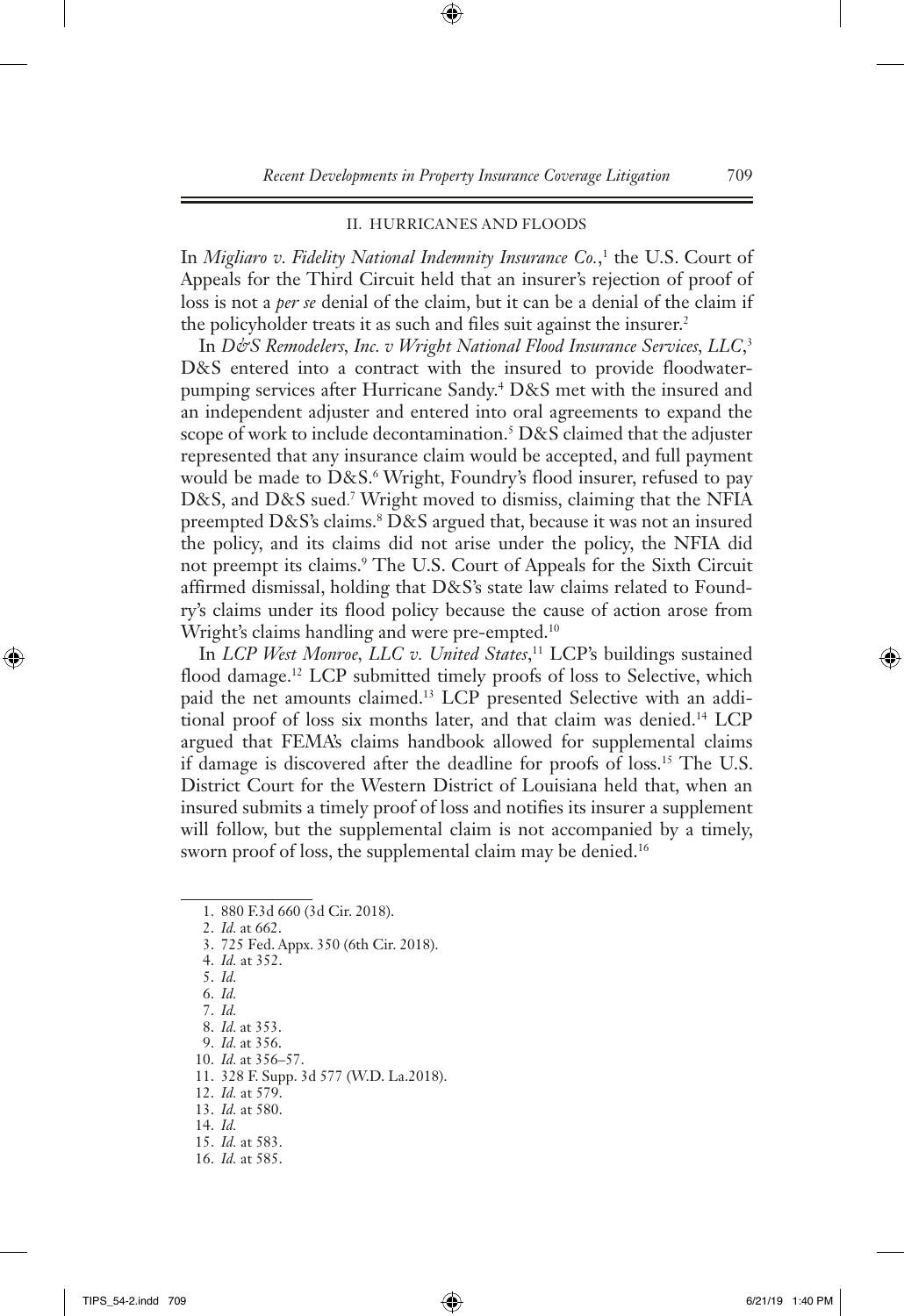# III. Business Interruption /Civil Authority

In *Bernstein Liebhard, LLP v. Sentinel Insurance Co., Ltd.*, <sup>17</sup> the insured, a law firm with a large, contingent fee, mass tort practice, suffered a fire at its office.18 The insured claimed that, as a result of the fire, it was unable to advertise for new mass tort plaintiffs, causing a \$27 million loss of contingency fees it otherwise would have earned.<sup>19</sup> The policy defined "business" income," in relevant part, as the "net income that would have been earned" during the 12 months after the fire.<sup>20</sup> On appeal, the New York Appellate Division held that "[t]he entire fee amounts that eventually result from settlements and judgments in cases foregone by the plaintiff would not have been 'earned' by plaintiff . . . within the 12-month cutoff after the fire[.]"<sup>21</sup>

In *Milk Industry Management Corp. v. Travelers Indemnity Co. of America*, 22 the insured—a distributor of dairy products—contracted with an organization of dairy farmers to distribute the farmers' product.<sup>23</sup> The insured subcontracted the receipt, storage, and load out of this product to Black Bear Distribution, whose storage facility—a covered premises under the policy—was destroyed by fire.24 Black Bear did not re-build.25 The insured could not procure alternate warehouse space and capabilities sufficient to continue distribution services to the dairy farmers, and therefore terminated its contract with the farmers.<sup>26</sup> The insurer paid approximately \$3 million in business income coverage, but the insured sued for an additional \$7 million.<sup>27</sup> The insured argued that it had no legal ability to repair, rebuild or replace the Black Bear warehouse, and that its period of restoration should not be "based on a hypothetical rebuild or repair of the Black Bear warehouse when it did not, and could not, rebuild, and it never resumed operations."28 The U.S. District Court for the District of New Jersey rejected this argument, holding that the policy's coverage for lost business income during a suspension of operations "contemplates that business will resume."29 If the business ceases altogether, "the calculation

- 25. *Id*. at 426.
- 26. *Id*.

- 28. *Id*. at 428–29.
- 29. *Id*. at 431.

<sup>17.</sup> 78 N.Y.S.3d 339 (App. Div. 2018).

<sup>18.</sup> *Id*. at 339.

<sup>19.</sup> Bernstein Liebhard, LLP v. Sentinel Ins. Co., Ltd., 2018 WL 623535, at \*1 (N.Y. Sup. Ct. Jan. 30, 2018).

<sup>20.</sup> *Id*.

<sup>21.</sup> *Bernstein Liebhard*, *LLP*, 78 N.Y.S.3d at 340.

<sup>22.</sup> 337 F. Supp.3d 423 (D.N.J. 2018).

<sup>23.</sup> *Id*. at 425.

<sup>24.</sup> *Id*.

<sup>27.</sup> *Id*.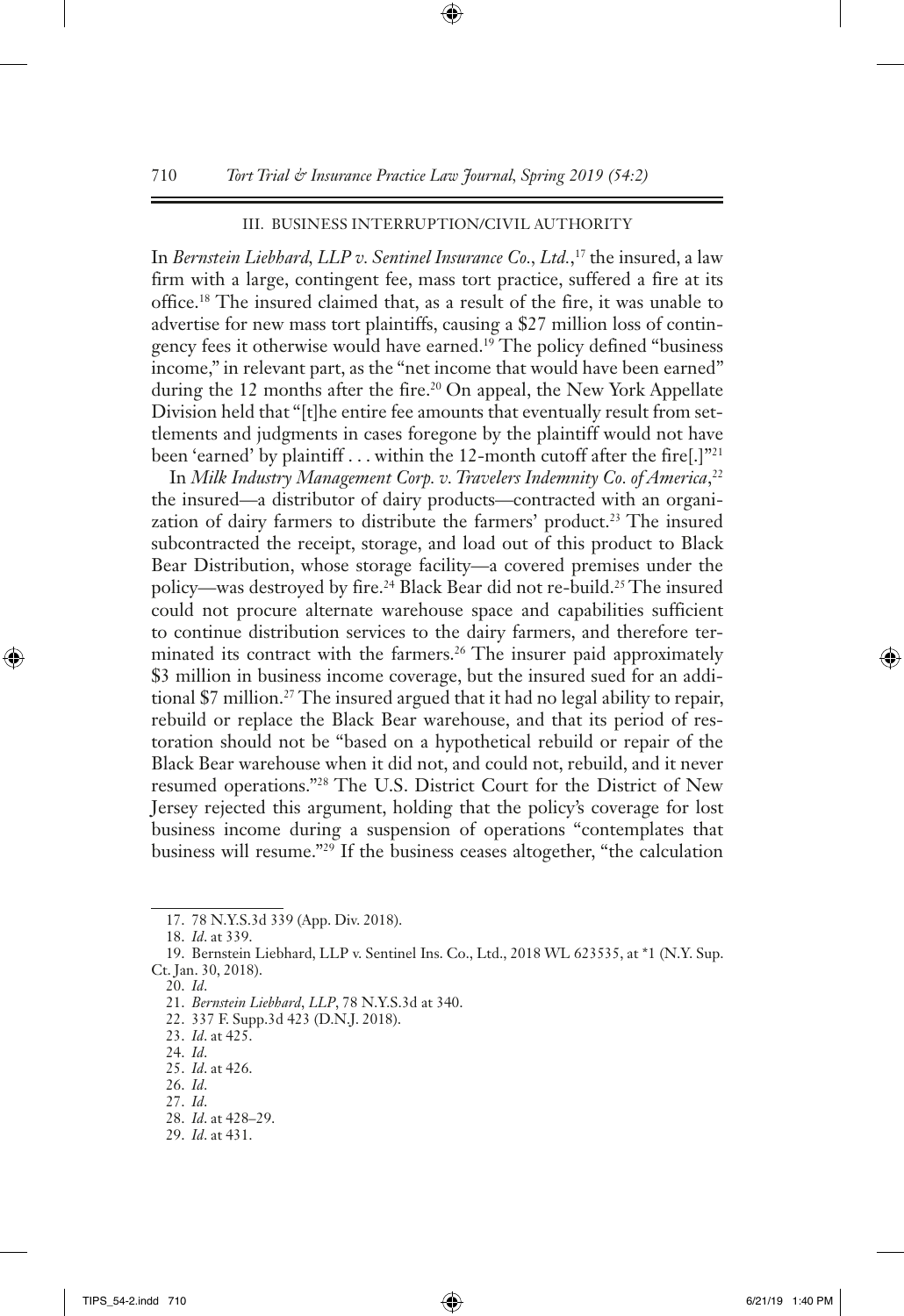of business income loss must be based on . . . the date when the repairs or rebuilding should have reasonably been completed."30 In addition, because the insured never resumed operations, it was not entitled to extended business income coverage, which was only triggered after the property "is actually repaired, rebuilt or replaced, and when operations are resumed."31

In *Welspun Pipes, Inc. v. Liberty Mutual Fire Insurance Co.*,<sup>32</sup> the insured entered into a lucrative contract to supply approximately 220,000 metric tons of steel pipeline.<sup>33</sup> A fire suspended operations at the insured's Little Rock, Arkansas facility, which was slated to produce a large portion of the order.<sup>34</sup> The insured sought business interruption coverage for what it characterized as "mitigation costs" incurred when it shifted production from Little Rock to India to avoid loss of the contract.<sup>35</sup> The policy covered "[t]he actual loss of business income you incur during [the] period of restoration," as well as "[t]he necessary expenses you incur in excess of your normal operating expenses that reduces your loss of business income."<sup>36</sup> The insured argued that the costs of transferring production to India were "necessary expenses" because they reduced its business income loss by avoiding loss of the entire contract.37 The insurer characterized the mitigation costs as "extra expense," for which it had already paid the policy limit.<sup>38</sup> The U.S. Court of Appeals for the Eighth Circuit found "no evidence that spending \$14 million to shift some . . . production to India was 'necessary' to satisfy [the insured's] duty to mitigate . . . covered business income losses."<sup>39</sup>

#### IV. Collapse

In *Hoban v. Nova Casualty Insurance Company,*<sup>40</sup> the U.S. District Court for the Eastern District of California held, as a matter of first impression, the collapse coverage in the policy was ambiguous.<sup>41</sup> Two roof trusses in a bowling alley failed, causing the building ceiling, overhead monitors and

<sup>30.</sup> *Id*.

<sup>31.</sup> *Id*. at 434.

<sup>32.</sup> 891 F.3d 351 (8th Cir. 2018).

<sup>33.</sup> *Id*. at 353.

<sup>34.</sup> *Id*. at 354.

<sup>35.</sup> *Id*.

<sup>36.</sup> *Id*.

<sup>37.</sup> *Id*. at 355.

<sup>38.</sup> *Id*. at 355–56 (noting that the policy defined "extra expense" as "reasonable and necessary extra costs: 1. Incurred to temporarily continue as nearly normal as practicable the conduct of your business; or 2. Of temporarily using property or facilities of yours or others.").

<sup>39.</sup> *Id*. at 358–59.

<sup>40.</sup> 335 F. Supp. 3d 1192 (E.D. Cal. 2018).

<sup>41.</sup> *Id.* at 1202.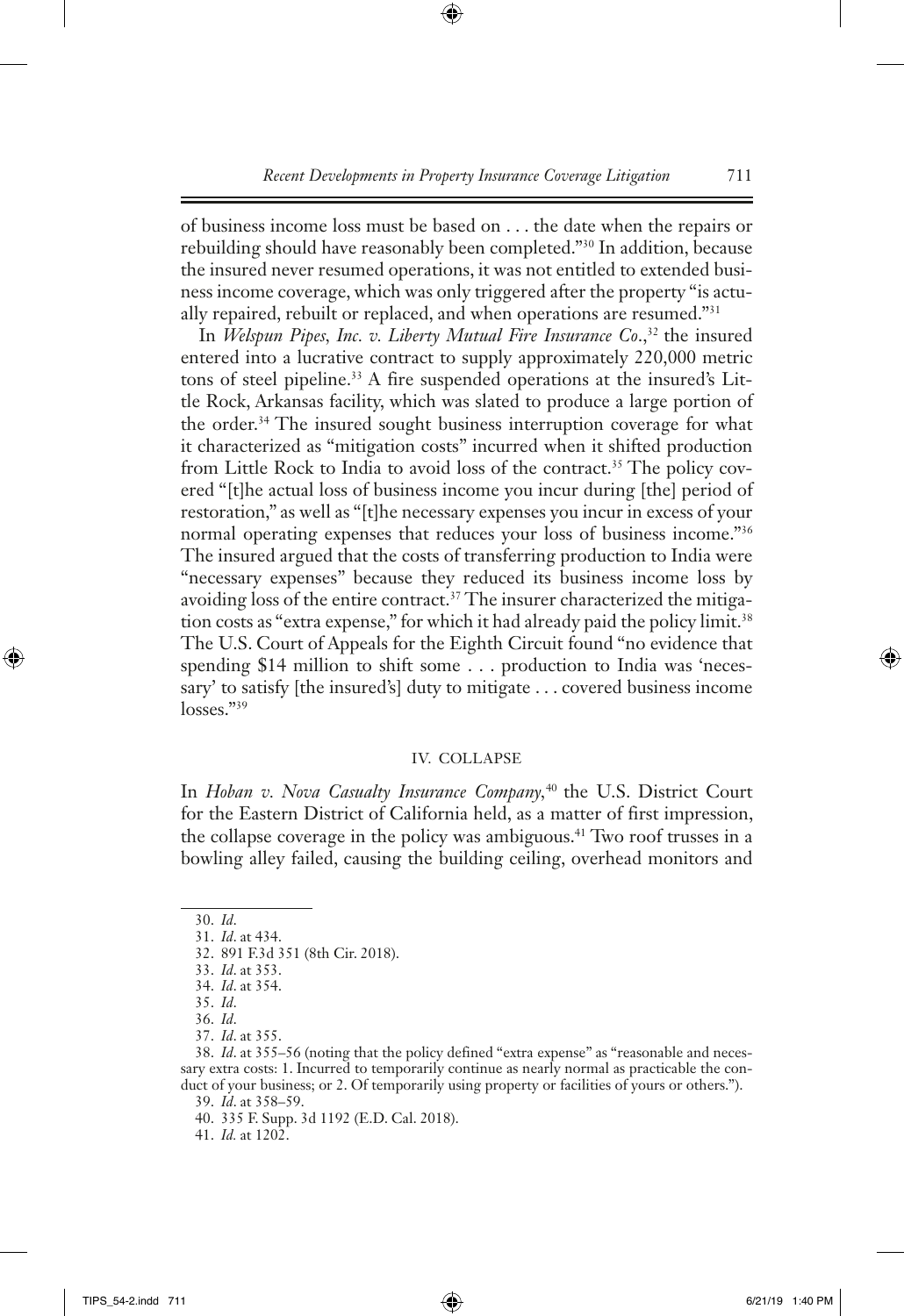disco ball to drop six to ten inches, as well as ceiling tiles and insulation to fall onto tables tops and counters below.<sup>42</sup> The insurer's expert opined that the damage was caused by the combination of defective construction methods and degradation of the wood trusses due to seasonal cycling of temperature and humidity.<sup>43</sup> The insurer denied the claim.<sup>44</sup> The court held there was more than one reasonable interpretation of the collapse provision.45 The court noted that the policy differentiated between a building that suffered an "abrupt collapse" and one that is still standing, suggesting that the policy does not require "that the building or part of the building must collapse completely to the ground."46 The court also held that the requirement that the building "cannot be occupied for its intended purpose" would be redundant if the policy required a complete collapse.<sup>47</sup>

In *Hurlburt v. Massachusetts Homeland Insurance Co.,48* the insureds alleged that a chemical reaction in the concrete caused deterioration and decay of their concrete basement floor, leading to substantial impairment of the structural integrity of the building. *49* The insurer argued that the insureds' loss was not "sudden and accidental direct physical loss" as required by the policy.50 The insurer also argued that, because the insureds alleged that the deterioration of the concrete due the chemical reaction would progressively deteriorate the basement walls, the insureds had not and could not allege that there has been an "abrupt" collapse.<sup>51</sup> The U.S. District Court for the District of Connecticut explained that, since the insureds alleged that the concrete in their basement was deteriorating, which may or may not lead to collapse, the insureds had not alleged an "abrupt collapse".<sup>52</sup>

#### V. Covered Property

#### A. *Structures*

In *Jones v. State Farm Fire & Casualty Co.*,<sup>53</sup> an insurer argued that a backyard retaining wall was "land" and excluded under an exclusion for damage to land.<sup>54</sup> The court disagreed, holding that the retaining wall was an

42. *Id.* at 1196.

47. *Id.* at 1203.

- 49. *Id.* at 339–40.
- 50. *Id.* at 343.
- 51. *Id.* at 339–40.
- 52. *Id.* at 341.

54. *Id.* at \*6 n.2.

<sup>43.</sup> *Id.* at 1197.

<sup>44.</sup> *Id.* at 1198. 45. *Id.* at 1202.

<sup>46.</sup> *Id.*

<sup>48.</sup> 310 F.Supp.3d 333 (D. Conn. 2018).

<sup>53.</sup> 2018 WL 4281532 (W.D. Wash. Sept. 7, 2018).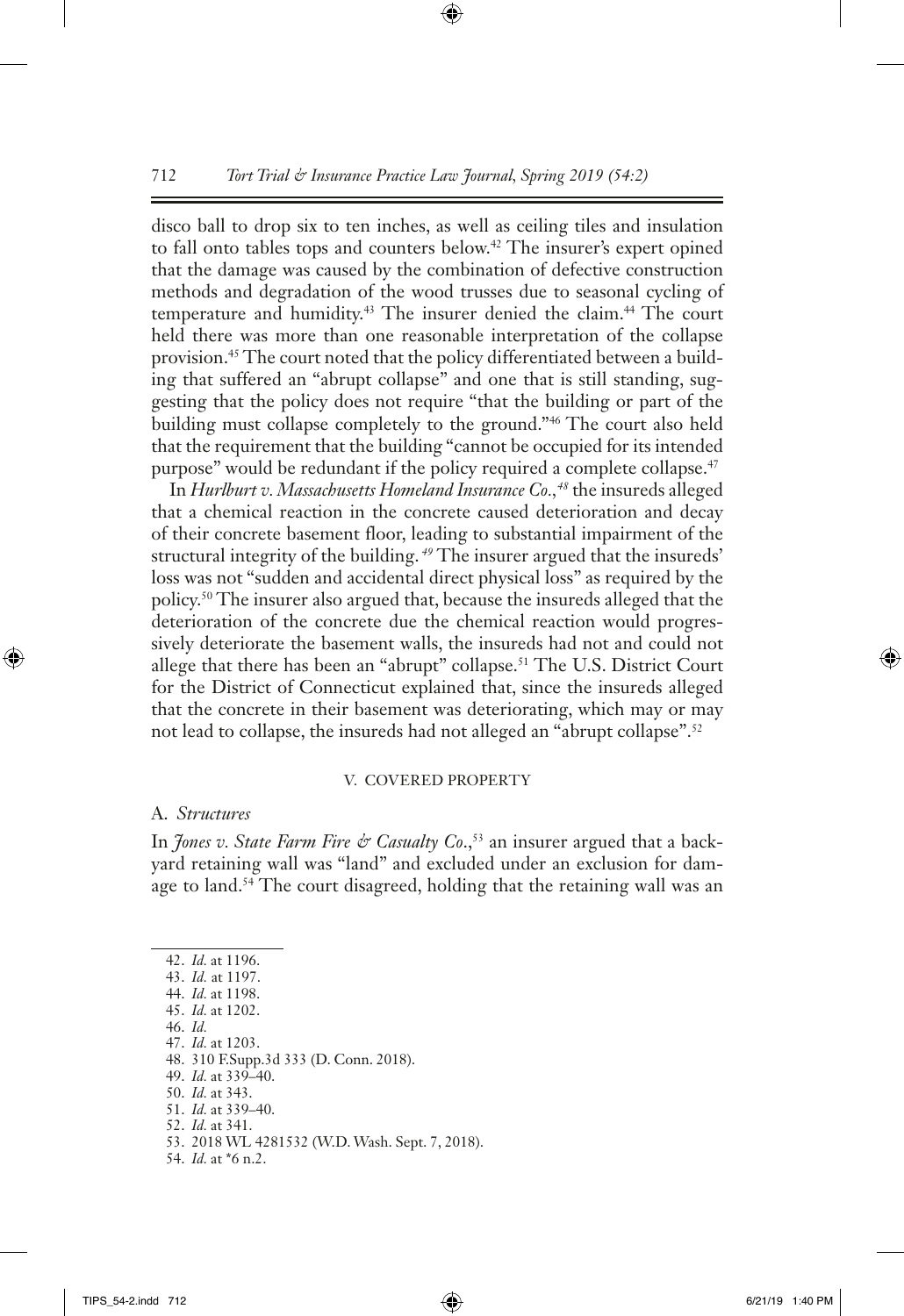"other structure" under the policy's extension for structures.<sup>55</sup> However, the court held the loss was excluded because it was caused by an excluded peril, "water below the surface of the ground."56

# B. *Insurable Interest*

In *Estate of Frye v. MMG Insurance Co.*, 57 the Supreme Judicial Court of Maine examined whether the insured's estate maintained an insurable interest where the decedent had held a life estate in the property.58 Before the purchase of the policy, the insured conveyed his house to his children, but reserved a life estate.<sup>59</sup> The policy defined "insured" in part as: "You and residents of your household who are . . . [y]our relatives[.]"<sup>60</sup> The children did not live in the property.<sup>61</sup> Six weeks after the insured died, the home was destroyed by fire, and coverage litigation ensued.<sup>62</sup> The court held that, while the insured was alive, the remaindermen on the life estate had an insurable interest in the property,<sup>63</sup> but were never added to the policy and did not meet the policy's definition of "insureds."64 As to the estate, the court held that it did not have an insurable interest in the property since the property was immediately acquired by the remaindermen when the insured died.<sup>65</sup>

# C. *Newly Acquired*

In *Berrylane Trading, Inc. v. Transportation Insurance Co.*,<sup>66</sup> the insured leased a warehouse before the policy incepted, but the insured did not take physical possession until after the policy began.<sup>67</sup> The insured argued that the "newly acquired property" provision should apply since the damaged goods were acquired after the inception of the policy, and the warehouse was not physically acquired until after inception of the policy.68 The U.S. Court of Appeals for the Sixth Circuit rejected both arguments, holding that "the Policy was about covering property at [a specific location] it was not a policy intended to cover all [the insured's] personal property 'wherever it may

55. *Id.* at \*4. 56. *Id.* 57. 182 A.3d 158 (Me. 2018). 58. *Id.* at 161–62. 59. *Id.* at 162. 60. *Id.* at 160. 61. *Id.* 62. *Id.* at 161. 63. *Id.* at 162–63. 64. *Id.* at 160. 65. *Id.* at 164–65. 66. 2018 WL 5778298 (6th Cir. Nov. 2, 2018). 67. *Id.* at \*3. 68. *Id.*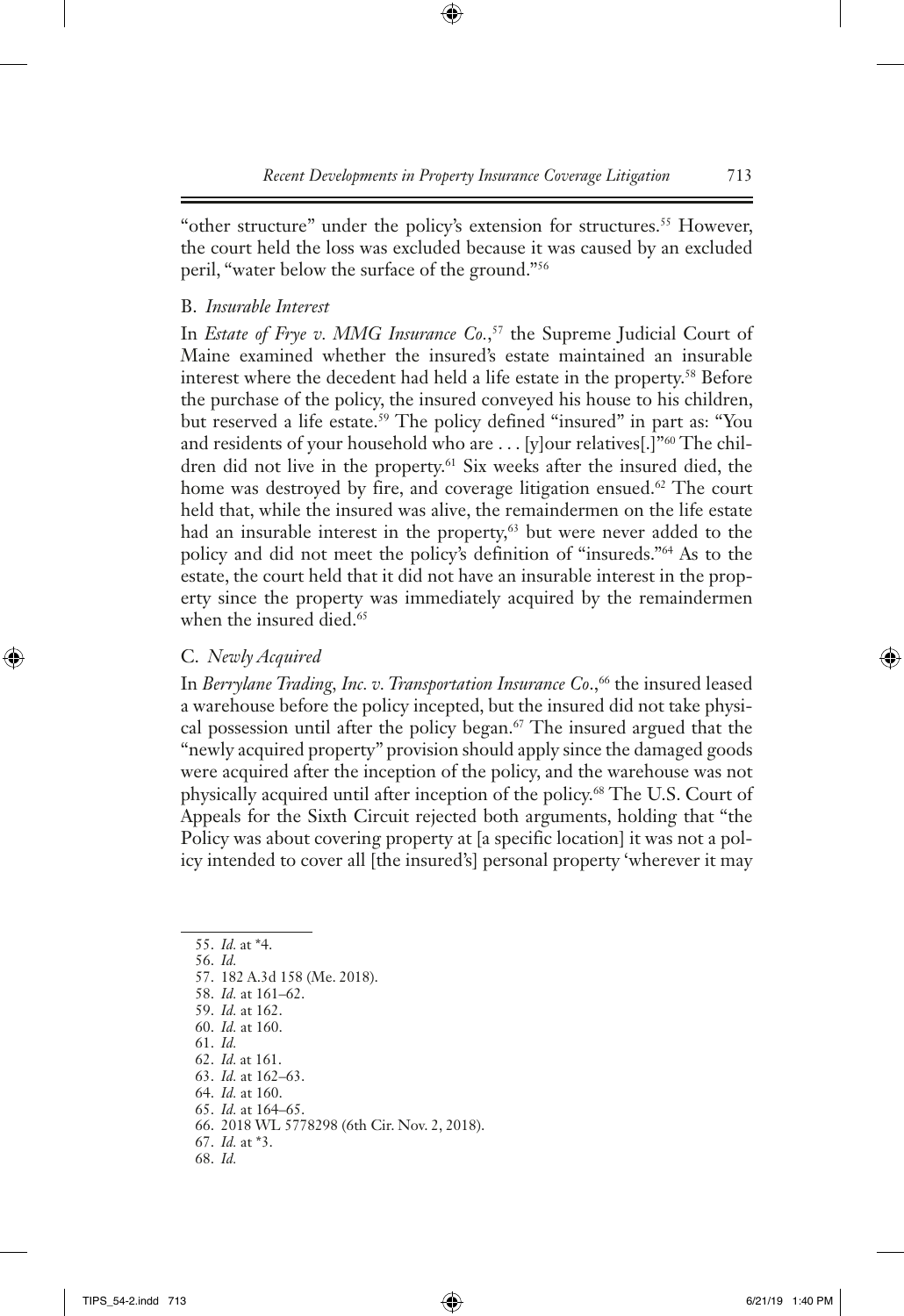be found.'"69 The court also held that "physical possession" is not required to legally acquire a building.70

#### VI. Exclusions

#### A. *Causation*

#### 1. Generally

In *Sunwood Condominium Ass*'*n v. Travelers Casualty Insurance Co. of America*, 71 the policy covered "all risks of direct physical loss or damage, except as excluded or limited" therein. 72 Policy exclusions included loss or damage "caused by" various perils.<sup>73</sup> For the relevant exclusions, the policy added: "but, if loss or damage from a **covered cause of loss** results, [the insurance company] will pay for that resulting loss or damage."74 The U.S. District Court for the Western District of Washington found that the subject policy covered an otherwise excluded loss if it was proximately caused by concurrent excluded and covered perils.75 The court noted that, under Washington's efficient proximate cause rule, unless specifically precluded by the policy, where covered and excluded perils combine as the concurrent efficient proximate cause of the loss, the loss is covered. 76 The policy contained anti-concurrent cause language for other exclusions.<sup>77</sup> The court concluded that application of that clause to other perils, but not to the ones at issue, "indicates an intent to cover the damage or loss here if it results from concurrent covered and excluded causes."78

# 2. Anti-concurrent/Anti-sequential Causation

In *Oltz v. Safeco Insurance Co. of America*, 79 the parties disputed whether an "anti-concurrent causes clause" in a homeowners' policy was enforceable in Montana.80 The U.S. District Court for the District of Montana held that the clause did not make coverage illusory, was not ambiguous,<sup>81</sup> did not prevent application of the efficient proximate cause doctrine,<sup>82</sup> and would

77. *Id.* 78. *Id.*

<sup>69.</sup> *Id.* at \*4 (quoting Spike Indus., Inc. v. Midwestern Indem. Co., 2007 WL 4145842 (Ohio Ct. App. Nov. 14, 2007)).

<sup>70.</sup> *Id.* at \*7.

<sup>71.</sup> 2017 WL 5499809 (W.D. Wash. Nov. 16, 2017).

<sup>72.</sup> *Id.* at \*2.

<sup>73.</sup> *Id.*

<sup>74.</sup> *Id.* (emphasis in original).

<sup>75.</sup> *Id.* at \*3.

<sup>76.</sup> *Id.* at \*4.

<sup>79.</sup> 306 F. Supp. 3d 1243 (D. Mo. 2018).

<sup>80.</sup> *Id.* at 1255–56.

<sup>81.</sup> *Id.* at 1256–57.

<sup>82.</sup> *Id.*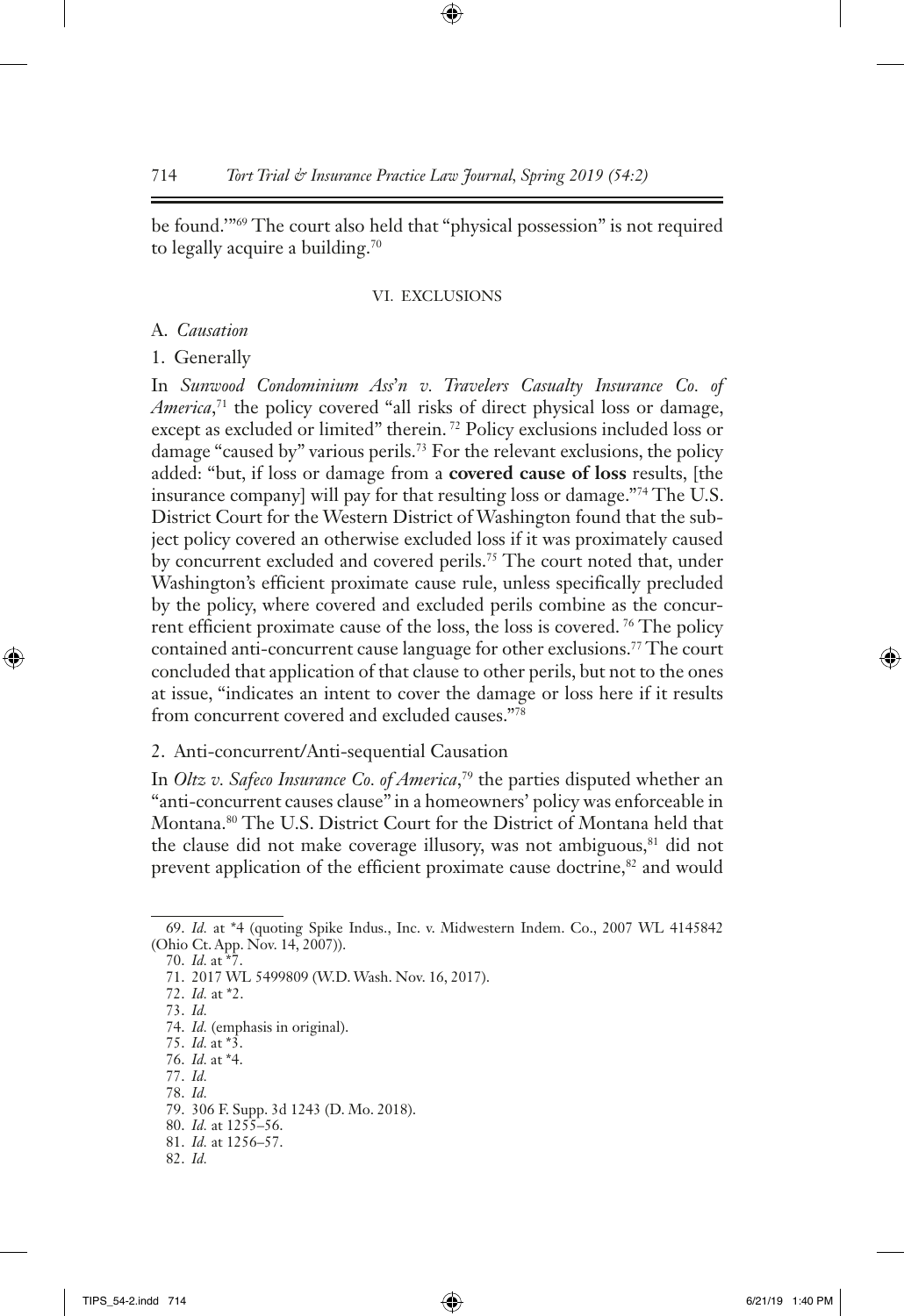be clear to an average consumer.<sup>83</sup> The court also noted that there was no Montana law barring application of anti-concurrent cause provisions.<sup>84</sup>

# B. *Earth Movement*

In *Taja Investments LLC v. Peerless Insurance Co.*,<sup>85</sup> Peerless issued a builder's risk insurance policy to Taja that covered renovations which involved excavating an existing crawl space in order to create a new living area.<sup>86</sup> The project required Taja to periodically underpin the structure to prevent a collapse.87 Taja excavated without any underpinning, and one wall of the building partially collapsed. 88 Peerless denied the claim based on the earth movement exclusion.89 Taja sued for breach of contract and argued that the earth movement exclusion did not apply because the "movement" occurred "below the earth's surface at the basement level" of the building, and thus was not "movement of the earth's surface" within the exclusion.<sup>90</sup> In rejecting Taja's argument, the district court reasoned that, "while the movement that caused the . . . collapse occurred below grade . . . it still involved movement of the earth surface (the uppermost layer of the soil and clay)."91 Therefore, the district court held, and the U.S. Court of Appeals for the Fourth Circuit affirmed, that the earth movement exclusion supported summary judgment for Peerless.<sup>92</sup>

In *Temperature Service Co. v. Acuity*, 93 the U.S. District Court for the Northern District of Illinois held that an "earth movement" exclusion barred coverage for loss resulting from the presence of "urban backfill" (man-made fill material and construction debris) which caused differential settlement and damage to the building's foundation.<sup>94</sup> The exclusion precluded coverage for loss caused by "soil conditions which cause settling, cracking, or other disarrangement of foundations or other parts of realty."95 The policy defined "soil conditions" to include "improperly compacted soil."96 Plaintiff argued that the exclusion did not apply because the soil conditions "result[ed] from human action."97 The court reasoned that

83. *Id.* 84. *Id.* 85. 717 F. App'x 190 (4th Cir. 2017). 86. *Id.* at 191. 87. *Id.* 88. *Id.* at 192. 89. *Id.* at 191. 90. *Id.* at 193. 91. *Id.* 92. *Id.* 93. 2018 WL 1378345, at \*1 (N.D. Ill. Mar. 15, 2018). 94. *Id.* at \*1–2. 95. *Id.* at \*3. 96. *Id.* 97. *Id.* at \*4.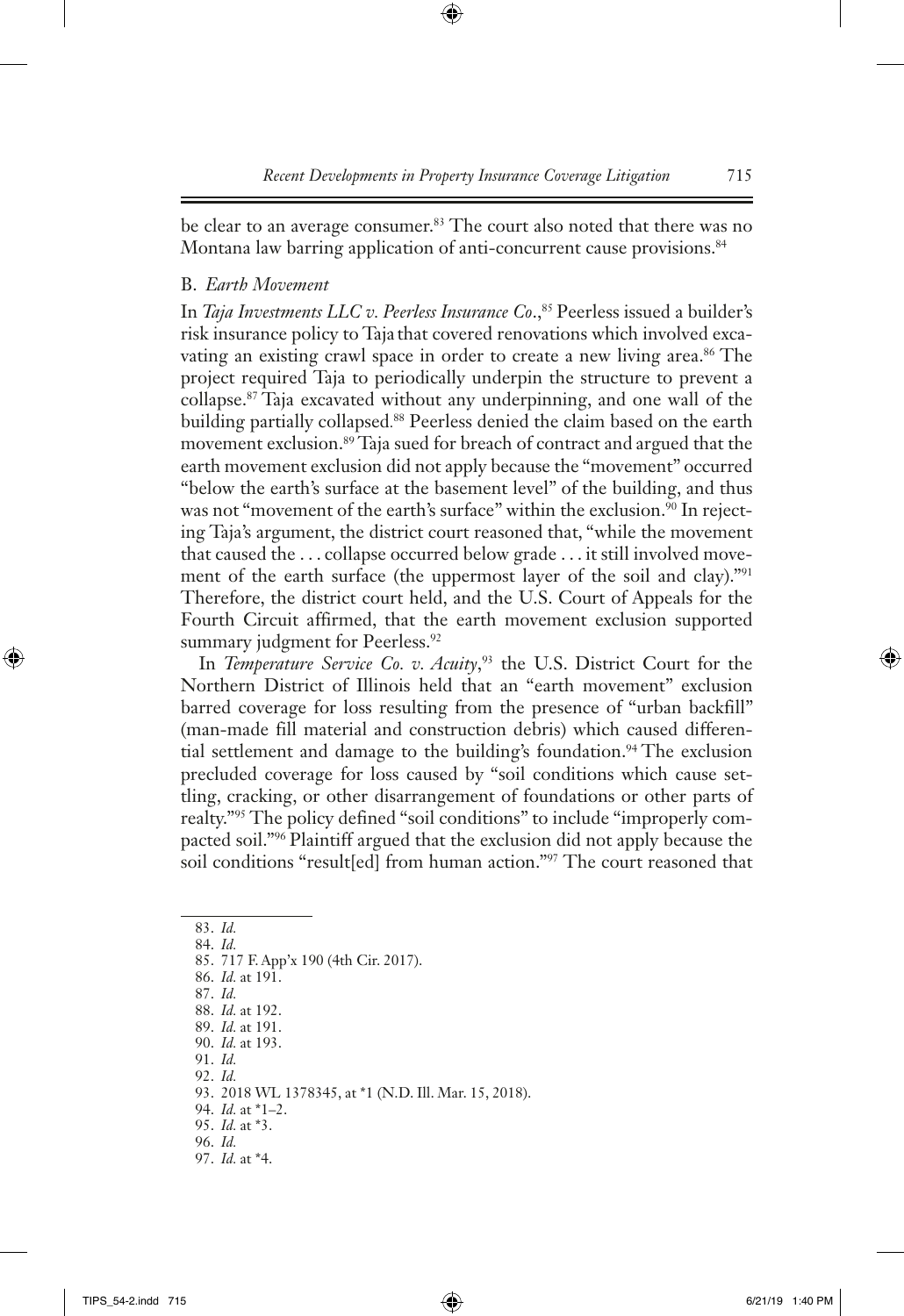the term "*improperly* compacted soil" in the policy required human action.<sup>98</sup> Thus, the exclusion included "both naturally occurring soil conditions and soil conditions resulting from human action."99

Finally, in *Burgunder v. United Specialty Insurance Co.*,<sup>100</sup> the policy precluded coverage for loss directly or indirectly caused by: "(4) Earth sinking (other than sinkhole collapse), rising or shifting including soil conditions which cause settling, cracking or other disarrangement of foundations or other parts of realty."101 The exclusion "applies regardless of whether [earth movement] is caused by an act of nature or is otherwise caused."102 United Specialty argued that the failure of the retaining wall on a neighboring property constituted earth movement "otherwise caused" and was excluded from coverage.103 The court disagreed, and held that to read subsection (4) so broadly would render the rest of the exclusion superfluous.<sup>104</sup>

#### C. *Vacancy*

In *Jarvis v. Geovera Specialty Insurance Co., Inc*.,105 the U.S. Court of Appeals for the Eleventh Circuit found that an exception to the vacancy provision of a vandalism and malicious mischief exclusion for "dwellings being constructed" was not ambiguous and did not apply where the property had been vacant for over three months and there were no "substantial continuing" construction activities.106

In *Newport News Holdings*, *LLC v. Great American Insurance Co*.,107 where the vacancy provision provided that "[b]uildings under construction or renovation are not considered vacant," the U.S. District Court for the Eastern District of Virginia found a genuine issue of fact as to whether the insured had performed caulking and cleaning and whether that amounted to "renovations."108 Similarly, in *Durasevic v. Grange Insurance Co. of Michigan*, <sup>109</sup> where the vandalism exclusion precluded coverage for "intentionally set" fires, the U.S. District Court for the Eastern District of Michigan held there was an issue of fact as to whether a fire at issue was intentionally set.<sup>110</sup>

98. *Id.* at \*5 (emphasis added).

99. *Id.*

100. 2018 WL 2184479 (W.D. Pa. May 11, 2018).

101. *Id.* at \*4.

102. *Id.*

103. *Id.*

104. *Id.* at \*5.

105. 733 F. App'x 468 (11th Cir. 2018).

106. *Id.* at 469–71.

107. 2018 WL 3117635 (E.D. Va. June 25, 2018).

110. *Id.* at 776.

<sup>108.</sup> *Id.* at \*4, \*6.

<sup>109.</sup> 328 F. Supp. 3d 770 (E.D. Mich. 2018).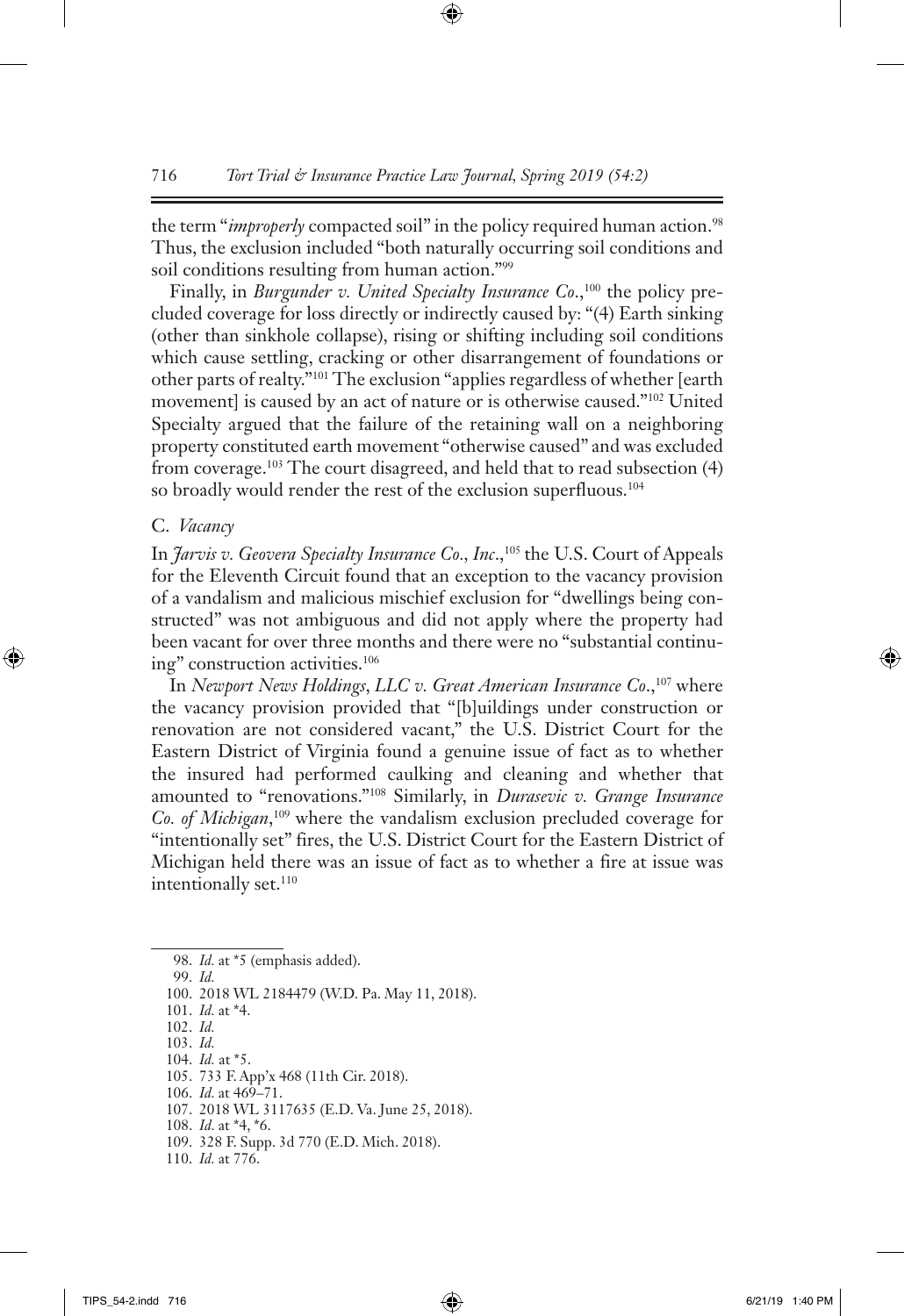The U.S. District Court for the Northern District of Illinois in *Ervin v. Travelers Personal Insurance Co.*,<sup>111</sup> held that a vandalism and malicious mischief exclusion did not apply even though there was no dispute that the insured premises was vacant for two years before the loss.112 Because the Illinois Standard Fire Policy sets forth the minimum required coverage, the court held that the insurer could not rely on the exclusion to preclude coverage for a loss that occurred within the first 60 days of the policy period.113

# D. *Dishonest Acts*

In *K.V.G. Properties, Inc. v. Westfield Insurance Co.*,<sup>114</sup> the insured leased property to tenants who, unbeknownst to the insured, built a large-scale marijuana growing operation.<sup>115</sup> When the insured learned of the operation, it evicted the tenants, and then sought coverage for some \$500,000 in damage they caused.116 The insurer denied coverage based on a dishonest or criminal acts exclusion which included "anyone to whom you entrust the property for any purpose."117 The court held the exclusion applied because the insured did not present any evidence that the tenants complied with the Michigan Medical Marihuana Act.118 To the contrary, in its eviction action against the tenants, the insured "repeatedly claimed that the '[t]enant illegally grew marijuana' in the unit and stated that the '[i]llegal growing of marijuana' was a 'continuing health hazard.'"119

# E. *Faulty Workmanship*

In *Westridge Townhomes Owners Association v. Great American Assurance Co.*, 120 an all-risk "Difference in Conditions" policy excluded coverage for loss caused by "faulty workmanship", but did "not explicitly exclude 'faulty construction,' 'faulty maintenance,' or 'wet or dry rot,' although those terms are excluded in other policies issued by [the insurer]."121 The court rejected the insurer's argument that faulty construction and faulty maintenance are excluded under "faulty workmanship," and that wet or dry rot is excluded under "deterioration."122 The court held that "'workmanship'

- 119. *Id.* at 822.
- 120. 2017 WL 4957634 (W.D. Wash. Oct. 31, 2017).
- 121. *Id.* at \*1.
- 122. *Id.* at \*3.

<sup>111.</sup> 317 F. Supp. 3d 1014 (N.D. Ill. 2018).

<sup>112.</sup> *Id.* at 1016.

<sup>113.</sup> *Id.* at 1018.

<sup>114.</sup> 900 F.3d 818 (6th Cir. 2018).

<sup>115.</sup> *Id.* at 820.

<sup>116.</sup> *Id.*

<sup>117.</sup> *Id.*

<sup>118.</sup> *Id.* at 823.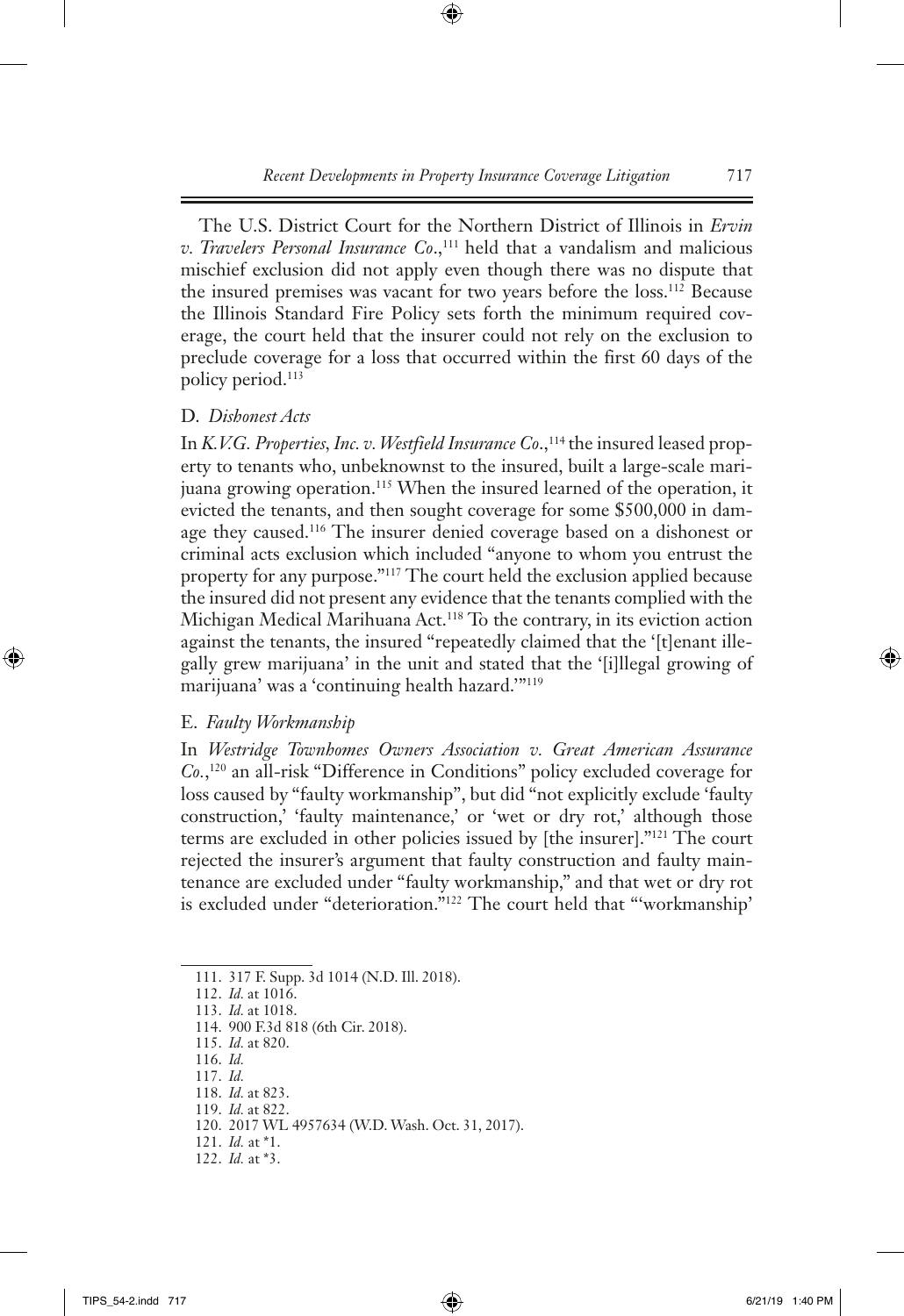must mean something distinct from 'construction' . . . or else it would be superfluous."123

#### F. *Ensuing Loss*

In *Taja Investments, LLC v. Peerless Insurance Co.*,<sup>124</sup> a wall in the insured's property collapsed during renovations due to the failure to "support the building's foundation properly while excavating the basement."125 The insurer denied coverage because the loss was caused by the insured's faulty construction.126 The insured argued that the collapse was an ensuing loss. Applying Virginia law, the district court held—and the U.S. Court of Appeals for the Fourth Circuit affirmed—that an "ensuing loss provision 'excludes from coverage the normal results of defective construction, and applies only to distinct, separable, and ensuing losses.'"127 Because the collapse was "the direct result of [the insured's] failure of workmanship rather than a separate 'resulting loss,'" the ensuing loss provision did not allow coverage.128

Citing *Taja*, the Supreme Court of New Hampshire held in *Russell v. NGM Insurance Co.*<sup>129</sup> that an ensuing loss exception did not allow coverage for an insured's loss.130 In *Russell*, the insureds discovered mold in their attic which resulted from faulty workmanship.131 The homeowners sued, claiming that they were entitled to loss of use damages under their policy.132 After the trial court granted summary judgment to the insurer, the homeowners appealed.<sup>133</sup> Their first argument on appeal was that "their loss of use damages . . . constitute 'ensuing losses' of faulty workmanship," contending that the "hidden and unknown accumulation of moisture is an ensuing loss of faulty workmanship" which led to the mold, which in turn led to the loss of use.134 The court rejected this argument, stating that "[t]o be covered under an ensuing loss provision, 'the damage that falls under the exclusion and the ensuing damage must be separable events in that the damage and the ensuing loss must be different in kind, not just degree.""<sup>135</sup> The court concluded that mold is "a natural and expected . . .

128. *Id.*

134. *Id.* at 204.

<sup>123.</sup> *Id.*

<sup>124.</sup> 717 F. App'x 190 (4th Cir. 2017).

<sup>125.</sup> *Id.* at 191.

<sup>126.</sup> *Id.*

<sup>127.</sup> *Id.* at 192 (quoting Friedberg v. Chubb & Son, Inc., 691 F.3d 948, 953 (8th Cir. 2012)).

<sup>129.</sup> 176 A.3d 196 (N.H. 2017).

<sup>130.</sup> *Id.* at 204.

<sup>131.</sup> *Id.* at 199. 132. *Id.*

<sup>133.</sup> *Id.*

<sup>135.</sup> *Id.* (quoting *In re* Chinese Manufactured Drywall Prods. Liab., 759 F. Supp. 2d 822, 850 (E.D. La. 2010)).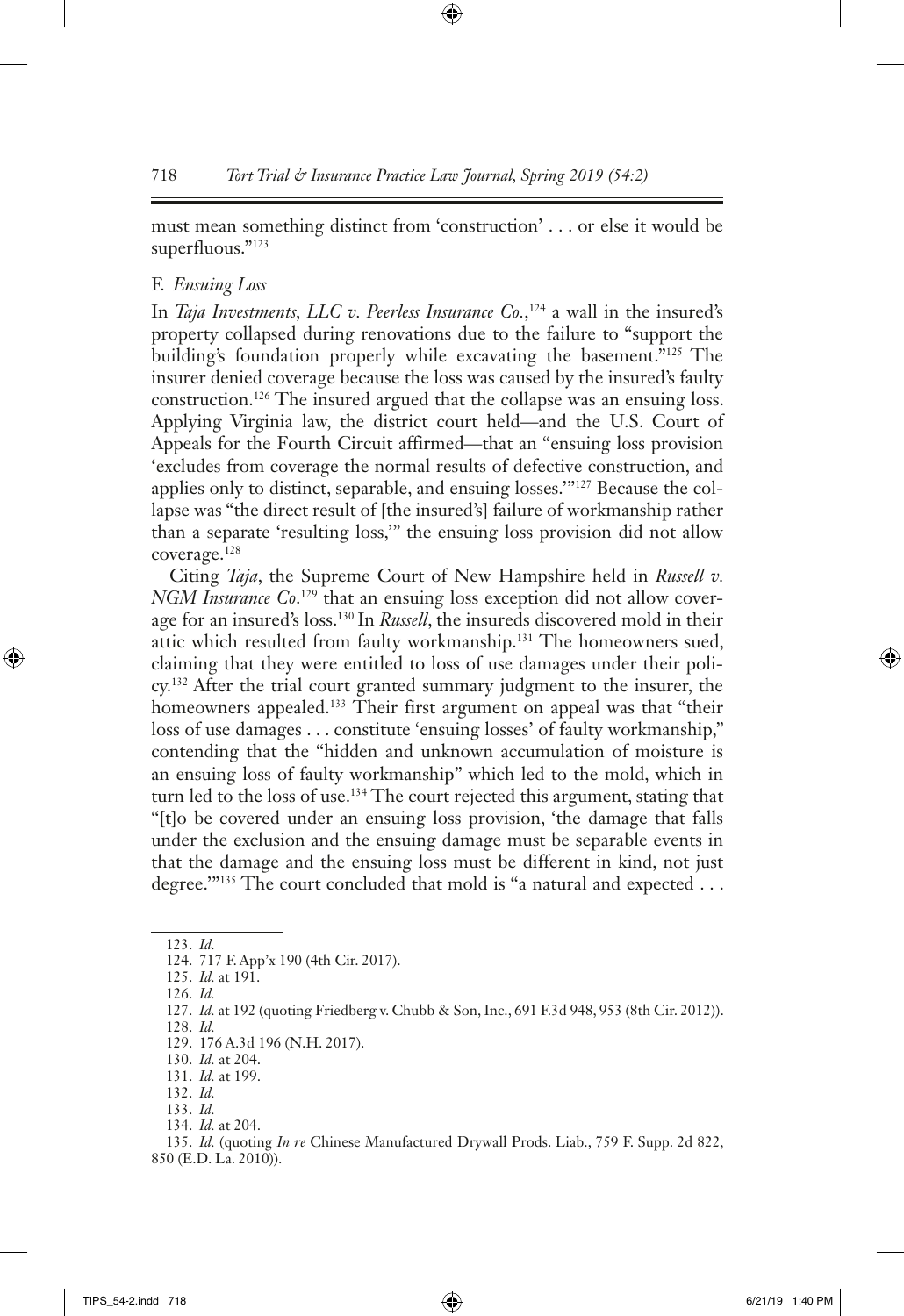result of water damage, and thus cannot be an ensuing loss of accumulated unknown and hidden moisture."136

In *EMS USA, Inc. v. Travelers Lloyds Insurance Co.*,<sup>137</sup> the insured was contracted to build a pipeline, which required a horizontal directional drilling operation.138 A subcontractor improperly performed the initial reaming of the pilot hole through which the pipeline would eventually run.139 The pilot hole was not salvageable, so the project required drilling a new, deeper pilot hole.140 The insured claimed it was only "trying to recover physical damage to the hole caused by negligence during the construction process," not the cost of repairing the original pilot hole or "making good" the faulty workmanship.141 The court held that coverage was precluded because the only costs sought were those associated with the faulty workmanship.<sup>142</sup>

In *Nay Co. v. Navigators Specialty Insurance Co.*,<sup>143</sup> the insured was installing a new grain elevator when it toppled over and collapsed after the guy wires stabilizing it during installation were released and slackened.<sup>144</sup> Both the elevator and surrounding property were damaged.145 The insurer argued that the ensuing loss provision was inapplicable because the removal of the guy wires did not cause the wind that collapsed the elevator.<sup>146</sup> The insured argued that the ensuing loss exception restored coverage for the loss because "even though [the insured's] removal of the guy wires was an excluded act . . . it resulted in a covered peril—the elevator's collapse due to wind."147 The court found that the phrase "results in" in the ensuing loss exception was susceptible to more than one interpretation and was therefore ambiguous.148 The court agreed "that the removal of the guy wires resulted in a covered peril—the elevator's collapse due to wind."149

139. *Id.*

145. *Id.*

<sup>136.</sup> *Russell*, 176 A.3d at 206 (internal citation and quotations omitted).

<sup>137.</sup> 2018 WL 1545700 (S.D. Tex. Feb. 28, 2018).

<sup>138.</sup> *Id.* at \*2.

<sup>140.</sup> *Id.*

<sup>141.</sup> *Id.* at \*6.

<sup>142.</sup> *Id.* at \*7. In *Enderle v. Amica Mutual Ins. Co.*, 2018 WL 2048364 (D. Conn. May 2, 2018), the insureds asserted that cracking and deterioration of their walls were covered ensuing losses resulting from a chemical reaction. *Enderle*, 2018 WL 2048364, at \*1. Like the *EMS USA, Inc.* court, the *Enderle* court determined that the insured was only seeking coverage for damage caused by excluded causes of loss under the policy—cracking and deterioration, as opposed to EMS's faulty workmanship—so the ensuing loss provision was not triggered. *Id.*  at \*4. *See also* Cohen v. Pacific Specialty Ins. Co., 2017 WL 5405645 (Cal. Ct. App. Nov. 14, 2017) (water intrusion and resulting damage not a loss ensuing from defective construction as it was not a separate peril).

<sup>143.</sup> 2018 WL 4026346 (N.D. Tex. June 12, 2018).

<sup>144.</sup> *Id.* at \*1.

<sup>146.</sup> *Id.* at \*4.

<sup>147.</sup> *Id.* at \*5.

<sup>148.</sup> *Id.*

<sup>149.</sup> *Id.*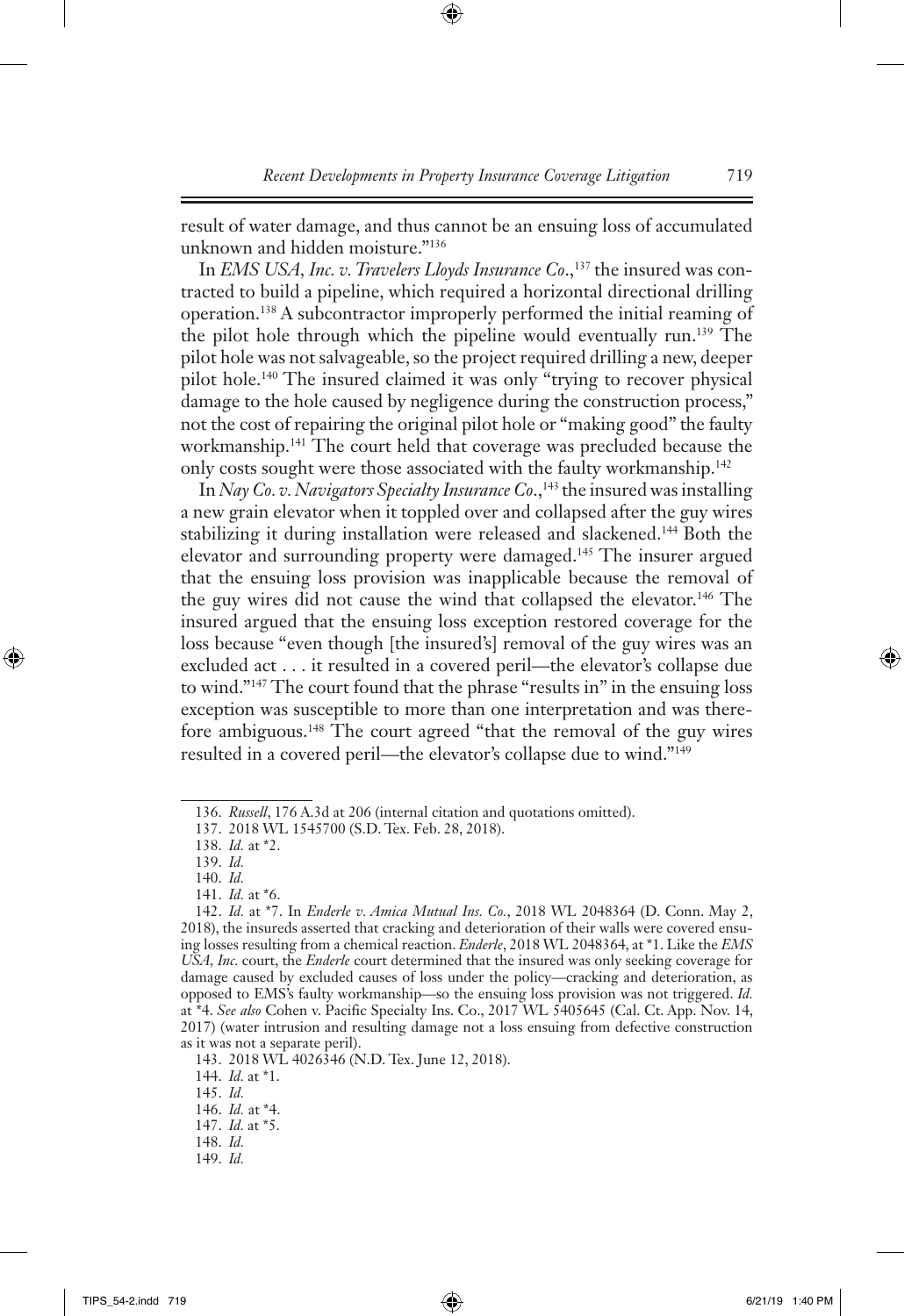In *Cockerham v. American Family Mutual Insurance Co.*,<sup>150</sup> the insureds were constructing a celestial observatory in their home. 151 During construction, the subcontractor incorrectly poured concrete, damaging the piers, the telescope support system's pole, and the house's foundation.<sup>152</sup> The insurer denied the claim based on the faulty construction exclusion, which had a resulting loss exception.<sup>153</sup> The court held that the damage to the piers, pole, and foundation "resulted from the excluded loss caused by the bad concrete pour—the cost of removing and replacing the incorrectly–poured concrete" —and were covered.154

#### VII. Damages

#### A. *ACV/RCV/Holdback*

A frequently litigated issue this year was whether an insurer may depreciate labor costs when calculating actual cash value ("ACV"). In *Mitchell v. State Farm Fire and Casualty Co.*,<sup>155</sup> following a loss, the insured was advised State Farm would pay ACV.156 The insured sued, alleging that State Farm improperly depreciated labor. The U.S. District Court for the Northern District of Mississippi concluded that the policy was ambiguous, as it did not define ACV, which could be interpreted to either include or exclude labor depreciation.157 Similar conclusions were reached in *Brasher v. Allstate Indemnity Co.*,<sup>158</sup> and *Titan Exteriors, Inc. v. Certain Underwriters at Lloyd's, London*. 159

In *Hicks v. State Farm Fire & Casualty Co.*,<sup>160</sup> the policies did not define ACV, but incorporated Kentucky's ACV regulation, which defines ACV as replacement cost less depreciation.161 The Sixth Circuit held that the policies were ambiguous because they did not define ACV, but merely incorporated Kentucky's regulation, which did not define depreciation.<sup>162</sup>

- 154. *Id.*
- 155. 335 F.Supp.3d 847 (N.D. Miss. Sept. 24, 2018)
- 156. *Id.* at 850.

159. 297 F. Supp. 3d 628 (N.D. Miss. 2018).

<sup>150.</sup> 2018 WL 4569878 (Mo. Ct. App. Sept. 25, 2018).

<sup>151.</sup> *Id.* at \*1.

<sup>152.</sup> *Id*.

<sup>153.</sup> *Id.* at \*3.

<sup>157.</sup> *Id.* In *Lammert v. Auto-Owners Mutual Ins. Co.*, 286 F. Supp. 3d 919 (M.D. Tenn. Dec. 22, 2017), the U.S. District Court for the Middle District of Tennessee also certified to the Tennessee Supreme Court the issue of whether an insurer could depreciate labor costs when making an ACV payment. *Lammert*, 286 F. Supp. 3d at 927. The Tennessee Supreme Court has yet to rule.

<sup>158.</sup> 2018 WL 5629918 (N.D. Ala. Sept. 7, 2018).

<sup>160.</sup> 2018 WL 4961391 (6th Cir. Oct. 15, 2018).

<sup>161.</sup> *Id.* at \*4.

<sup>162.</sup> *Id.* at \*5 (citing 806 Ky. АDMIN. REGS. 12:095(9)(2) (amended 1997)).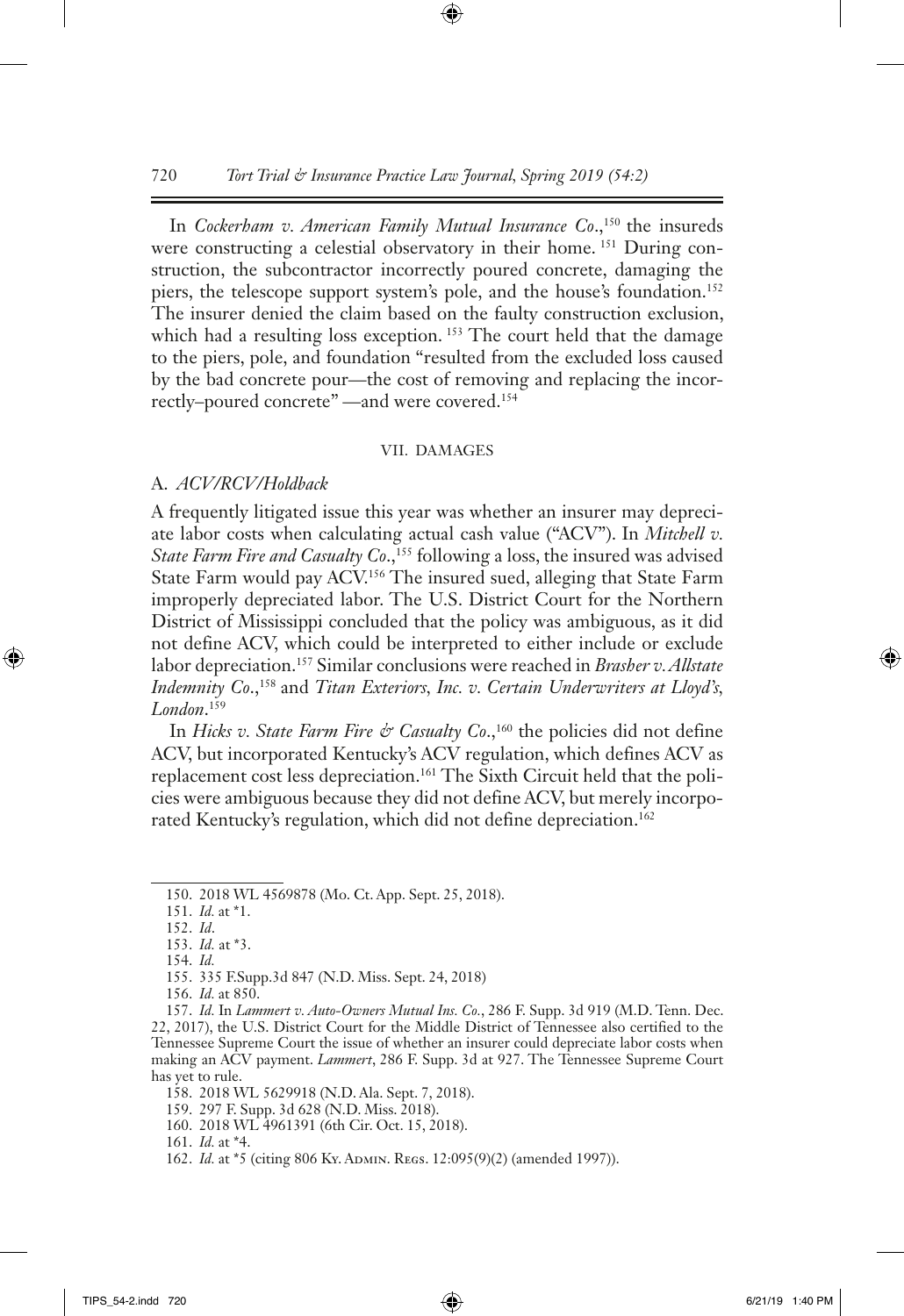In *Thorne v. Member Select Insurance Co.*,<sup>163</sup> the insurer argued that the district court erred in allowing the broad evidence rule to determine the ACV following a fire loss.<sup>164</sup> The insurer argued that the policy language "settlement will be on an Actual Cash Value basis; this includes deduction for depreciation," to mean "settlement will be on an Actual Cash Value basis; meaning/defined as replacement cost with deduction for depreciation."165 The U.S. Court of Appeals for the Seventh Circuit rejected the insurer's argument because the policy did not define ACV to mean replacement cost less depreciation.<sup>166</sup>

In *Dunkerly v. Encompass Insurance Co.*,<sup>167</sup> the policy required the insured to make a claim for "any additional liability on a replacement cost basis" within one year of the loss.168 The U.S. District Court for the District of New Jersey upheld the provision as written and concluded that, where the insured's estate did not make a supplemental replacement cost claim within one year, it could not recover replacement cost.<sup>169</sup>

#### B. *Overhead and Profit*

In *McKinnie v. State Farm Fire and Casualty Co.*,<sup>170</sup> following a hail storm, State Farm inspected the damage and determined the loss was covered.171 State Farm provided estimates which included line items for "commercial supervision/project management", defined as the time required "to manage commercial jobs where Supervision/Project Management is needed to coordinate the work of subcontractors, or perform other project management duties."172 The cover pages of each State Farm estimate stated that "depending on the complexity of your repair, our estimate may or may not include an allowance for general contractor's overhead and profit."173 The insureds hired a licensed prime contractor whose estimate included overhead and profit.174 Ultimately, the insureds filed a class action to recover overhead and profit.175 The insureds claimed that State Farm had a pattern and practice of failing to pay overhead and profit, that it manipulated the Xactimate system, and only paid "job-related" overhead.176

163. 882 F.3d 642 (7th Cir. Feb. 12, 2018)

164. *Id.* at 646.

165. *Id.* at 646–47.

166. *Id.* at 647.

167. 296 F. Supp. 3d 681 (D. N.J. Oct. 27, 2017)

168. *Id.* at 685.

169. *Id.* at 686.

170. 298 F. Supp. 3d 1138 (M.D. Tenn. Feb. 2, 2018).

171. *Id.* at 1140.

172. *Id.* at 1141.

173. *Id.*

174. *Id.*

175. *Id.* at 1140.

176. *Id.* at 1142.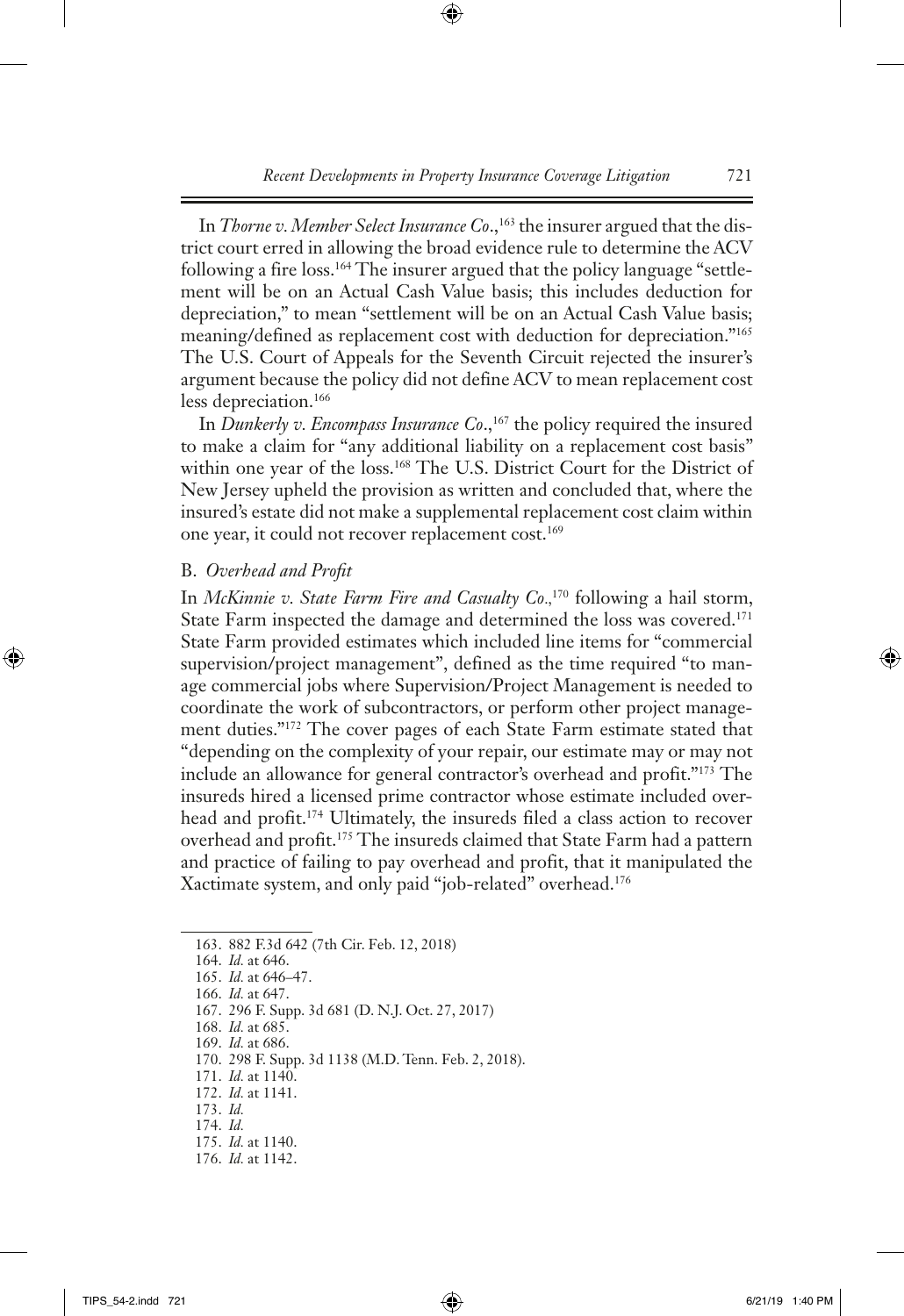While the U.S. District Court for the Middle District of Tennessee dismissed the class claims, it allowed the individual claims based on State Farm's refusal to pay overhead and profit.<sup>177</sup> Noting that "overhead and profit is recoverable by the insured where it is reasonable that a general contractor would be needed," the court concluded the insureds had presented sufficient evidence of that need, especially where State Farm's own estimate contemplated the possible need for a general contractor.<sup>178</sup>

In *Kurach v. Truck Insurance Exchange,*179 following a water loss, Truck determined the services of a general contractor would likely be necessary to repair the damaged property.180 Truck calculated ACV by excluding general contractor overhead and profit ("GCOP").181 The policy provided that ACV does not include GCOP unless and until the insured actually paid GCOP, unless the law of the state requires GCOP to be paid with the ACV.182 The Superior Court of Pennsylvania concluded that the policy explicitly made payment due only when the insureds actually incurred GCOP, and the insureds had not cited any case law that ACV must include overhead and profit.<sup>183</sup>

#### C. *Matching*

In *Windridge of Naperville Condo. Ass'n v. Philadelphia Indemnity Insurance Co.*, 184 the insured argued that replacement siding that matched the undamaged elevations was no longer available so the insurer had to pay to replace the siding on all four elevations.<sup>185</sup> The insurer argued that, even if no matching siding was available, the policy required it to pay to replace only the siding on the elevations that sustained covered hail damage because those were the only elevations that suffered "direct physical loss."186

In holding that, absent a match, the insurer must replace both the damaged and undamaged siding, the court stated that the policy covered the buildings as a whole, and comparable material and quality required matching materials.187 The court then found that the dispute did not raise a coverage question and should be resolved through appraisal.<sup>188</sup> The court

187. *Id.* at \*4. The court also noted that "[e]ven if this were not the only sensible reading of the policy, the most that could be said in [the insurer's] favor is that the policy is ambiguous" and Illinois law required ambiguous provisions to be construed in favor of coverage. *Id.* 188. *Id.* at \*2, \*5.

<sup>177.</sup> *Id.* at 1148.

<sup>178.</sup> *Id.*

<sup>179.</sup> 2018 WL 4041707 (Pa. Super. Ct. Aug. 24, 2018).

<sup>180.</sup> *Id.* at \*2.

<sup>181.</sup> *Id.* at \*3. 182. *Id.*

<sup>183.</sup> *Id.* at \*1.

<sup>184.</sup> 2018 WL 1784140 (N.D. Ill. Apr. 13, 2018). 185. *Id*.

<sup>186.</sup> *Id.* at \*3.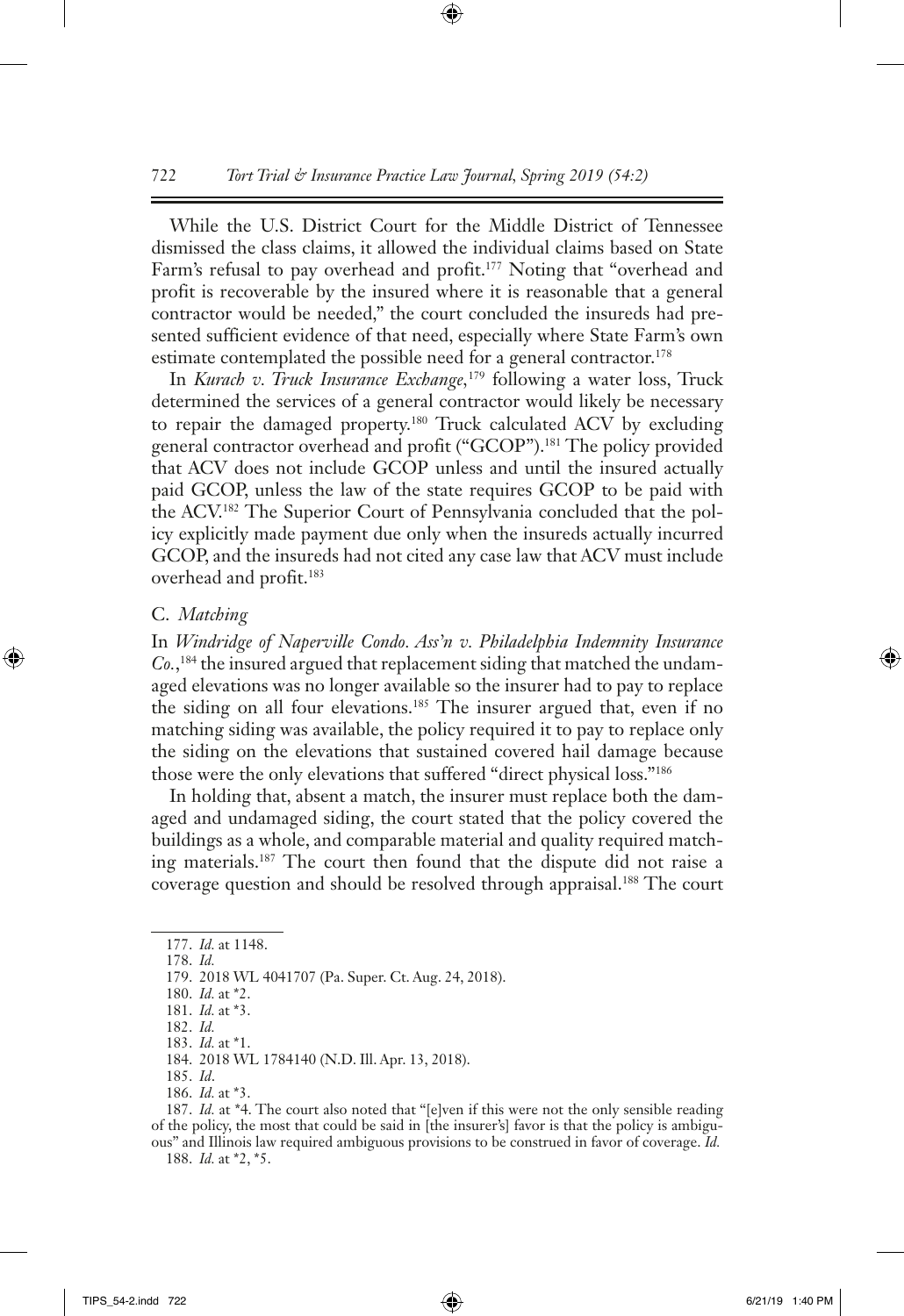ordered a separate appraisal to determine whether there was matching siding available.189 As the court explained, "[i]n calculating repair or replacement cost, it is necessary to assess what must be replaced or repaired . . . and how much that work costs. . . . That determination is a question proper for appraisal."190

In *160 Lee St. Condo. Homeowners' Ass'n v. Mid-Century Insurance Co.,*<sup>191</sup> a fire damaged the siding on the west tower of the insured condominium, but not the siding on the east tower.<sup>192</sup> The insured argued that the insurer had to cover the cost to replace the siding on both the west and east towers when the adjuster was unable to find replacement siding that matched the east tower's existing siding.<sup>193</sup> According to the insured, the insurer was required to cover the cost of replacing the siding of both towers so that it would be "compatible" or "equivalent."<sup>194</sup>

The court agreed with the insured. The court focused on the policy terms "replace" and "property."195 "Replace" was not defined in the policy and was therefore given its plain and ordinary meaning of "to restore to a former place or position."196 The policy defined "property" to include the "[b]uilding and structure described in the Declarations."197 Therefore, "any 'replacement' must necessarily restore the *entire* condominium to its condition before the fire – a condition in which there was no visual mismatch between the east and west towers."198

In *Avery v. Erie Insurance Co.*,<sup>199</sup> the insureds sustained storm damage to their roof.200 The insurer identified five damaged roof tiles and offered to pay the amount it would cost to replace those damaged tiles.<sup>201</sup> The insurer determined that three areas of the roof had been patched with tiles "different from those covering the rest of the roof."202 The insured argued that matching tiles were not available and the insurer must pay for the entire roof to be replaced under Ohio Administrative Code ("O.A.C.") 4101:8-1- 01,  $\oint$  113 and 3901-1-54(I)(1)(b).<sup>203</sup> The applicable code sections provided

190. *Id.*

192. *Id.* at \*2–3

196. *Id.*

197. *Id.*

<sup>189.</sup> *Id.* at \*5.

<sup>191.</sup> 2018 WL 1994059 (W.D. Wash. Apr. 27, 2018).

<sup>193.</sup> *Id.* at \*3.

<sup>194.</sup> *Id.*

<sup>195.</sup> *Id.* at \*4.

<sup>198.</sup> *Id.* (emphasis in the original). The court observed that, to the extent the policy's replacement coverage was ambiguous, any ambiguity would be constructed against the insurer. *Id.*

<sup>199.</sup> 2018 WL 2100371 (S.D. Ohio May 7, 2018).

<sup>200.</sup> *Id.* at \*1.

<sup>201.</sup> *Id.*

<sup>202.</sup> *Id.*

<sup>203.</sup> *Id.* at \*2.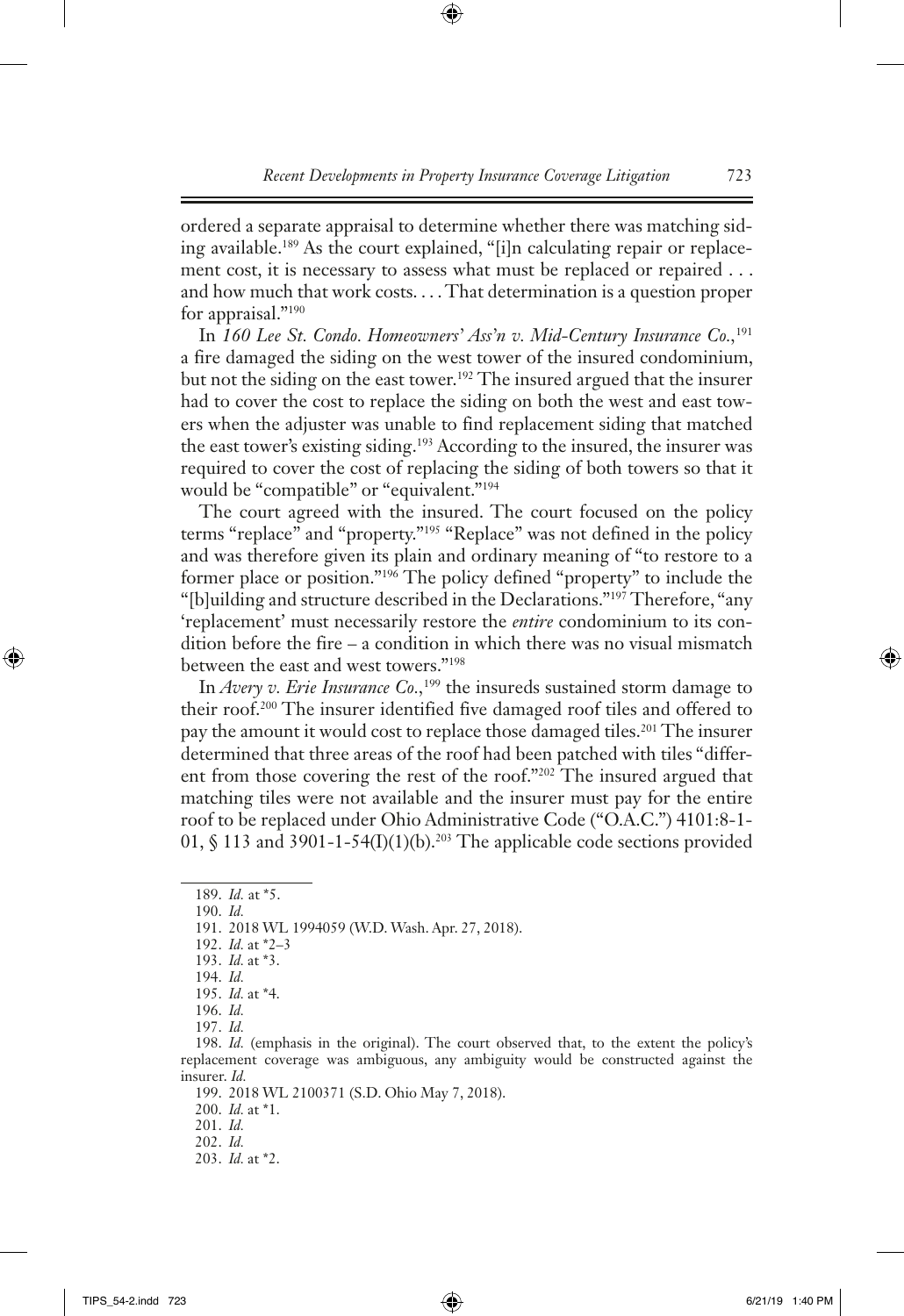that "the roof repairs need not meet the standards for new construction as long as the work is done 'in the same manner and arrangement as was in the existing system' and is not less safe.204 Similarly, insurers must 'match the quality, color or size of the item suffering the loss' or replace as much of it 'as to result in a reasonably comparable appearance.'"205

The court framed the issue as whether the insurer could replace the insured's tiles "in the same manner and arrangement" as the existing roof and "match the quality, color or size" of the roof tiles to result in a reasonably comparable appearance."206 The new tiles would never age to an exact or nearly exact match to the existing tiles.207 The court held that O.A.C.  $3901 - 1 - 54(I)(1)(b)$  does not require the new materials to be identical; rather, it requires only restoring a "reasonably comparable appearance" to "the item suffering loss."208 Similarly, O.A.C. 4101:8-1-01, § 113 requires only that repairs be made "in the same manner and arrangement as was in the existing system [and] is not less safe than when originally installed."209 Because the insureds' roof had – at the time of the storm damage – already been repaired with non-matching tiles, the court held that using similar, non-matching tiles satisfied the code provisions.<sup>210</sup>

#### D. *Other Insurance*

In *Preferred Display, Inc. v. Great American Insurance Co. of New York*, 211 the insured had purchased \$4 million in coverage for damage to business personal property from Great American and \$2 million of similar coverage from The Hartford.212 Following a covered fire loss, the insured and Great American measured the ACV of the loss at \$6,392,119.213 The insured argued it was entitled to the \$4 million policy limit.<sup>214</sup> Great American disagreed, arguing that the "Other Insurance" and "Coinsurance" clauses reduced its liability to \$2,680,250.23.215

The court noted that "Other Insurance" provisions "are valid for the purpose of establishing the order of coverage between insurers, as long as their enforcement does not compromise coverage for the insured."<sup>216</sup> Great American's "Other Insurance" provision contained both a pro rata

204. *Id.*

210. *Id.*

- 212. *Id.* at 519.
- 213. *Id.*
- 214. *Id.*

<sup>205.</sup> *Id.* at \*3 (internal citation omitted).

<sup>206.</sup> *Id.*

<sup>207.</sup> *Id.* at \*4. 208. *Id.*

<sup>209.</sup> *Id.*

<sup>211.</sup> 288 F. Supp. 3d 515 (D. Conn. 2018)

<sup>215.</sup> *Id.* at 520.

<sup>216.</sup> *Id.* (quoting Aetna Cas. & Sur. Co. v. CNA Ins. Co., 606 A.2d 990 (Conn. 1992)).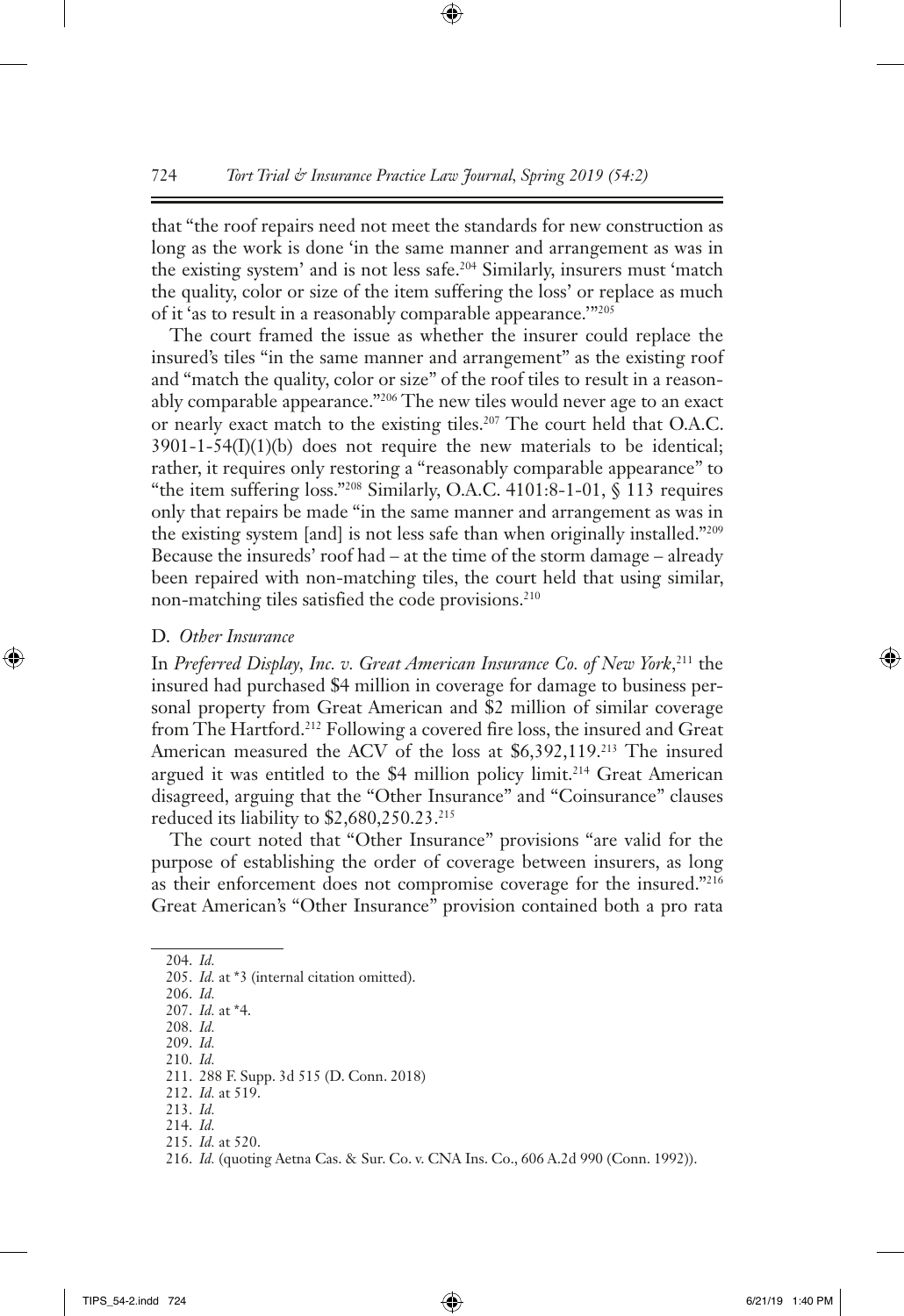and a contingent excess clause.<sup>217</sup> Neither of these clauses were triggered because the total covered loss (\$6.39 million) exceeded the insurance total available (\$6 million).<sup>218</sup> Accordingly, the court held that the "Other Insurance" provision did not reduce Great American's liability.<sup>219</sup>

#### VIII. Obligations and Rights of the Parties

#### A. *Misrepresentation*

In *QBE Seguros v. Morales-Vasquez*, 220 Vasquez applied for insurance for his yacht from QBE in March 2014.<sup>221</sup> The QBE Application asked whether Morales ever had any accidents or losses (even if no insurance claim was filed) in connection with a vessel that he operated or controlled.<sup>222</sup> Morales checked the box for "yes" and indicated that he had an accident eleven years before.223 However, he did not disclose that he had grounded a different yacht in January 2010.<sup>224</sup> The application also required Morales to provide a chronological list of boats he owned or operated.<sup>225</sup> Morales only listed two of seven vessels.<sup>226</sup> The policy was issued based on the application.227 The yacht suffered a fire loss, and QBE learned about Morales' 2010 grounding.228 QBE examined Morales under oath and he testified to both omissions on the QBE application.<sup>229</sup>

The court concluded that Morales breached his duty of utmost good faith when he failed to fully disclose all material facts known to him when he sought coverage.<sup>230</sup> The court also held that Morales breached his warranty of truthfulness when he failed to tell QBE about the 2010 grounding and the vessels he previously owned.<sup>231</sup>

220. 2018 WL 3763305 (D.P.R. Aug. 7, 2018).

<sup>217.</sup> *Id.* at 522. "An 'excess insurance' clause . . . provides that, if there is other valid insurance covering the loss, the excess policy applies only if the claimant's loss exceeds the policy limits of the primary insurer. A 'pro rata' other insurance clause provides that if there is other valid coverage, the insurer is liable only for its pro rata share of the loss, that is, the proportion that its policy limits bears to the total applicable policy limits." *Id.* at 521 (quoting *Aetna Cas. & Sur. Co.*, 606 A.2d at 994, n.3).

<sup>218.</sup> *Id.* at 521–22.

<sup>219.</sup> *Id.* at 522.

<sup>221.</sup> *Id.* at \*2.

<sup>222.</sup> *Id.*

<sup>223.</sup> *Id.*

<sup>224.</sup> *Id.*

<sup>225.</sup> *Id.*

<sup>226.</sup> *Id.* 227. *Id.* at \*3.

<sup>228.</sup> *Id.*

<sup>229.</sup> *Id.* at \*4.

<sup>230.</sup> *Id.* at \*5–6 (citing Catlin at Lloyd's v. San Juan Towing & Marine, 778 F.3d 69, 75 n.6 (1st Cir. 2015) and Markel Am. Ins. Co. v. Leonor Veras, 995 F. Supp. 2d 65, 77 (D.P.R. 2014)). 231. *Id.* at \*14. (applying *Veras*, 995 F. Supp. 2d. 65).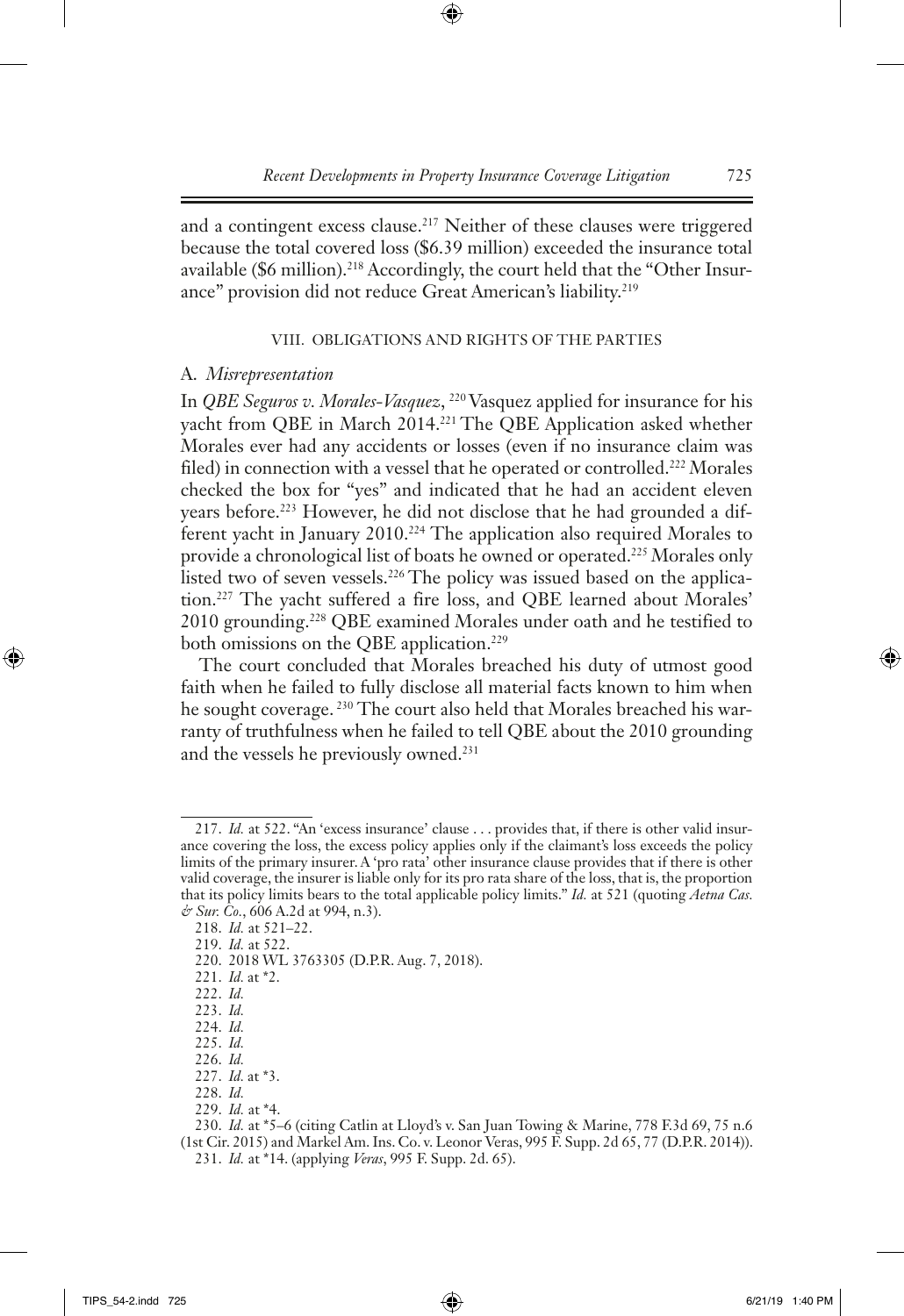In *Lee v Mercury Insurance Co*. *of Georgia*, 232 Ronald Lee bought a home in Georgia from Jim Constable in 2007.<sup>233</sup> Lee was married and living with his wife in South Carolina, but part of his work as a project manager included frequent travel between Georgia and Florida. Lee would frequently stay at Constable's home rather than rent motel rooms.234 When Lee bought the home in 2007, he stayed there so many nights a week that his mortgage company considered it his primary residence, but as time passed, he stayed there only one to two nights every two weeks.<sup>235</sup> In 2010, Lee sought insurance from Mercury.<sup>236</sup> The application stated that the home was a primary residence occupied by the named insured; it also listed all residents, including unrelated individuals - Lee was listed as the insured, followed by Constable and his two children, with an indication of "other" as their relation to the insured.<sup>237</sup>

The property was destroyed by an accidental fire.<sup>238</sup> Mercury claimed that Lee made a material misrepresentation by stating that the home was his primary residence.<sup>239</sup> The trial court granted Mercury summary judgment on rescission, based in part on Mercury's submission of an affidavit from its director of underwriting that, if not for Lee's representation of residence, it would not have issued the policy or would have issued the policy at a higher premium.240 The appellate court overruled, finding that Georgia statutory and case law indicated "that summary judgment can never issue based on opinion evidence alone" unless made by a qualified expert.<sup>241</sup> Based on Lee's expert submissions, the court held there were fact issues regarding the materiality of Lee's representations.<sup>242</sup>

In *Purry v. State Farm Fire & Casualty Co.*,<sup>243</sup> Eric Purry purchased a home from a person purporting to be Iesha Kurtz via a quitclaim deed.<sup>244</sup> The deed was recorded on February 23, 2017 with the register of deeds.<sup>245</sup> Purry applied for a policy from State Farm.<sup>246</sup> The application asked for "ownership type," to which Purry responded "individual"; the application did not ask questions to determine whether Purry was the legal owner

<sup>232.</sup> 808 S.E.2d 116 (Ga. Ct. App. 2017). 233. *Id.* at 121. 234. *Id.* 235. *Id*. 236. *Id*. at 121–22. 237. *Id.* 238. *Id.* at 122. 239. *Id.* 240. *Id.* 241. *Id.* at 127–28. 242. *Id.* at 129–30. 243. 2018 WL 5619738 (E.D. Mich. Oct. 30, 2018). 244. *Id.* at \*1. 245. *Id.* 246. *Id.* at \*2.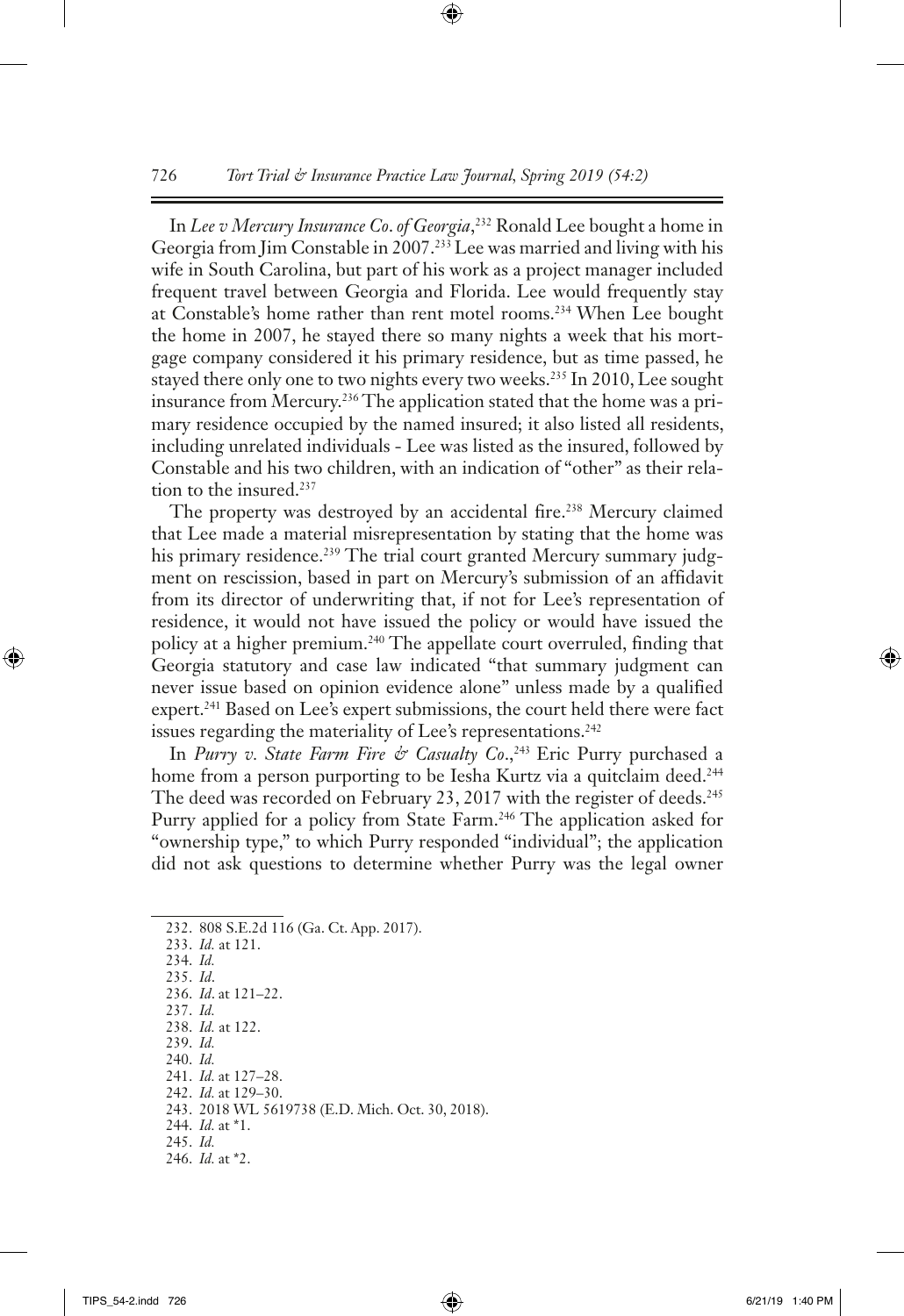of the property.247 State Farm issued a policy, but when fire damaged the property, State Farm interviewed "the real Iesha Kurtz," who said that she did not convey the property to Purry.248 Purry claimed that he performed a title search, "but an official title search for the parcel by street address would have revealed that Iesha Kurtz had previously conveyed the same property to Bee Properties Management[.]"<sup>249</sup> Applying Michigan law and relying on an affidavit from State Farm stating that the property was ineligible for coverage if the applicant did not own the home, the court concluded that Purry's misrepresentation about ownership was material.<sup>250</sup> Even though Purry's representation may have been innocent and the policy required intentional misrepresentations for rescission, the court held that the insurer was entitled to rescind.<sup>251</sup>

# B. *Duties*

1. Cooperation and Production of Records

In *Bolton v. State Farm Fire & Casualty Co.*,<sup>252</sup> the insureds sued their insurer after their residence was destroyed in a fire and their claim was denied for lack of cooperation in the claim investigation.<sup>253</sup> The insureds refused to provide financial documents, including tax and bank records.254 The court held that the failure to produce records relevant to the insureds' motive and opportunity to start the fire was a violation of the cooperation clause, and substantially and materially prejudiced the insurer's ability to investigate whether the fire was caused by arson.255

In *Earnest Issacs Lumber Co. v. Cincinnati Specialty Underwriters Insurance Co.,*256 the insured's property was destroyed in a fire.257 The insurer contended that the insured had failed to cooperate in its arson investigation.<sup>258</sup> The insured sued, claiming that it had fully cooperated with the unnecessarily lengthy investigation and that it was owed policy limits.<sup>259</sup> In denying the insurer's motion for judgment on the pleadings, the court noted that, under Kentucky law, an insured is only required to comply with the

<sup>247.</sup> *Id.*

<sup>248.</sup> *Id.*

<sup>249.</sup> *Id.* at \*1.

<sup>250.</sup> *Id.* at \*3–4 (citing Oade v. Jackson Nat'l Life Ins. Co. of Mich*.*, 632 N.W.2d 126, 131 (Mich. 2001).

<sup>251.</sup> *Id.* at \*6 (citing Burton v. Wolverine Mut. Ins. Co., 540 N.W.2d 480, 482 (Mich. Ct. App. 1995)).

<sup>252.</sup> 2017 WL 5132732 (N.D. Ohio Nov. 6, 2017).

<sup>253.</sup> *Id.* at \*1, \*8.

<sup>254.</sup> *Id.* at \*4.

<sup>255.</sup> *Id.* at \*15.

<sup>256.</sup> 2018 WL 5315199 (E.D. Ky. Oct. 26, 2018).

<sup>257.</sup> *Id.* at \*1.

<sup>258.</sup> *Id.*

<sup>259.</sup> *Id.*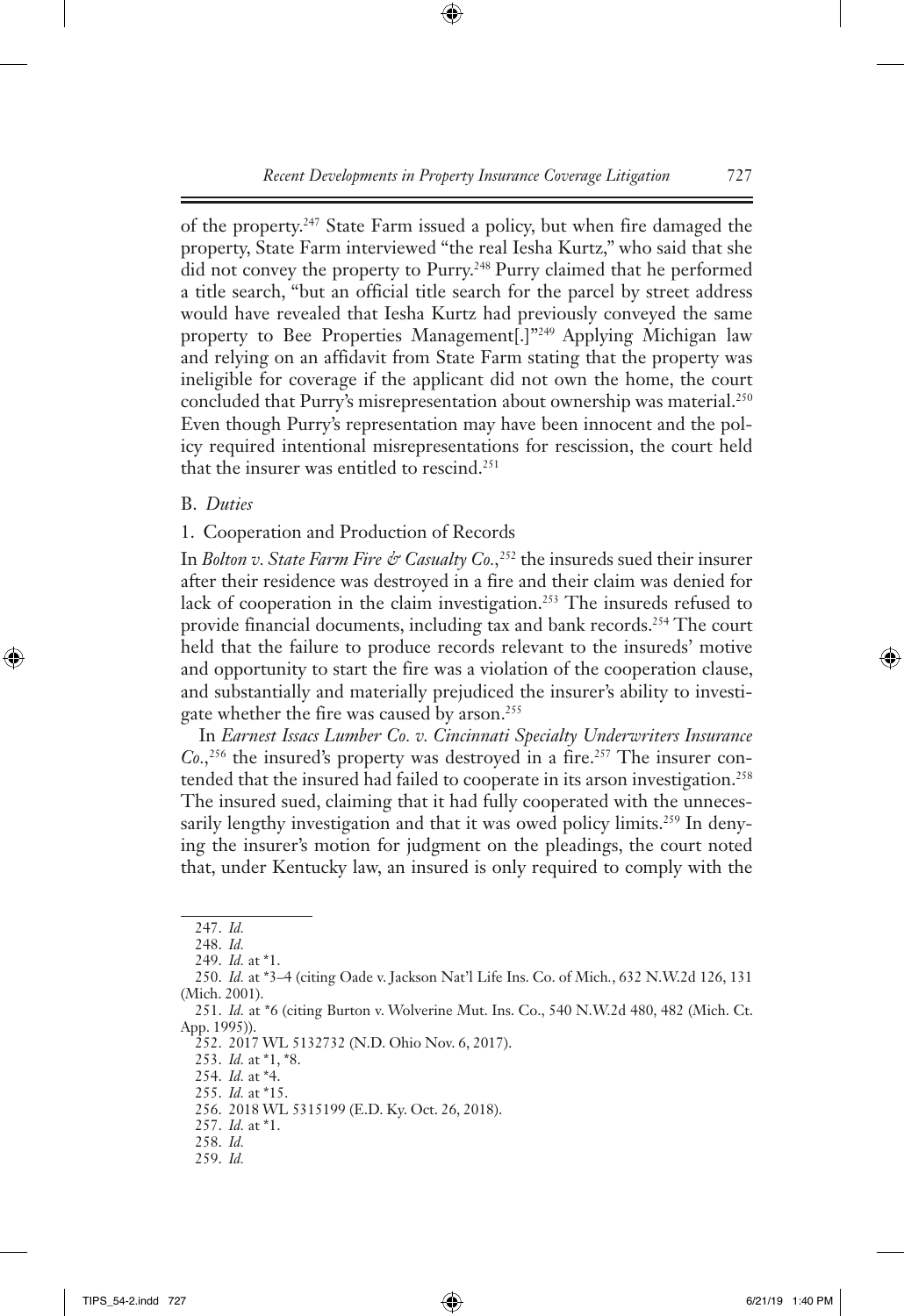"essential requirements" of a policy, rather than strictly complying with those duties.260 It also held that "substantial compliance does not require an insured to supply proof or documentation that has been made unavailable by reasons beyond the power of the insured."261

#### 2. Examinations Under Oath

In *North Carolina Farm Bureau Mutual Insurance Co. v. Lilley*, 262 the insurer asked for an audio recorded examination under oath (EUO).<sup>263</sup> The insured said he would only appear for a stenographically transcribed EUO.<sup>264</sup> The insurer sued and filed for summary judgment arguing, in part, that the insured violated a condition precedent to coverage by not appearing for a recorded EUO.265 The insured claimed that his willingness to appear for a stenographically transcribed EUO was sufficient.266 The court held that the insured violated the EUO condition, and the insurer was prejudiced by the insured's refusal to appear for a recorded EUO.<sup>267</sup>

In *Ifergane v. Citizens Property Insurance Corp.*, 268 a husband and wife were both asked to appear for EUOs.269 The husband appeared for his EUO, but the wife failed to appear.270 The insurer argued that it could not complete its investigation because the couple had separated, and the wife was the "resident spouse" at the property at the time of the loss.<sup>271</sup> The insurer contended it did not owe coverage due to the wife's failure to appear for EUO.272 On appeal, the insured argued that the wife's failure to appear did not preclude coverage because the insurer had previously sent a claim denial letter, which waived the insurer's right to an EUO.<sup>273</sup> The court held there was an issue of fact as to whether the insurer had waived its right to an EUO.274

In *Preka v. Vermont Mutual Insurance Co.*, 275 the insureds made claims for loss of personal property, including cash, due to a burglary.<sup>276</sup> The

260. *Id.* at \*3. 261. *Id.* at \*4. 262. 2018 WL 414135 (N.C. Ct. App. Jan. 16, 2018). 263. *Id.* at \*2. 264. *Id.* 265. *Id.* 266. *Id.* 267. *Id.* 268. 232 So. 3d 1063 (Fla. Dist. Ct. App. 2017). 269. *Id.* at 1064. 270. *Id.* 271. *Id.* 272. *Id.* 273. *Id.* at 1064–65. 274. *Id.* at 1065. 275. 2017 WL 6947747 (Conn. Sup. Ct. Dec. 11, 2017). 276. *Id.* at \*1.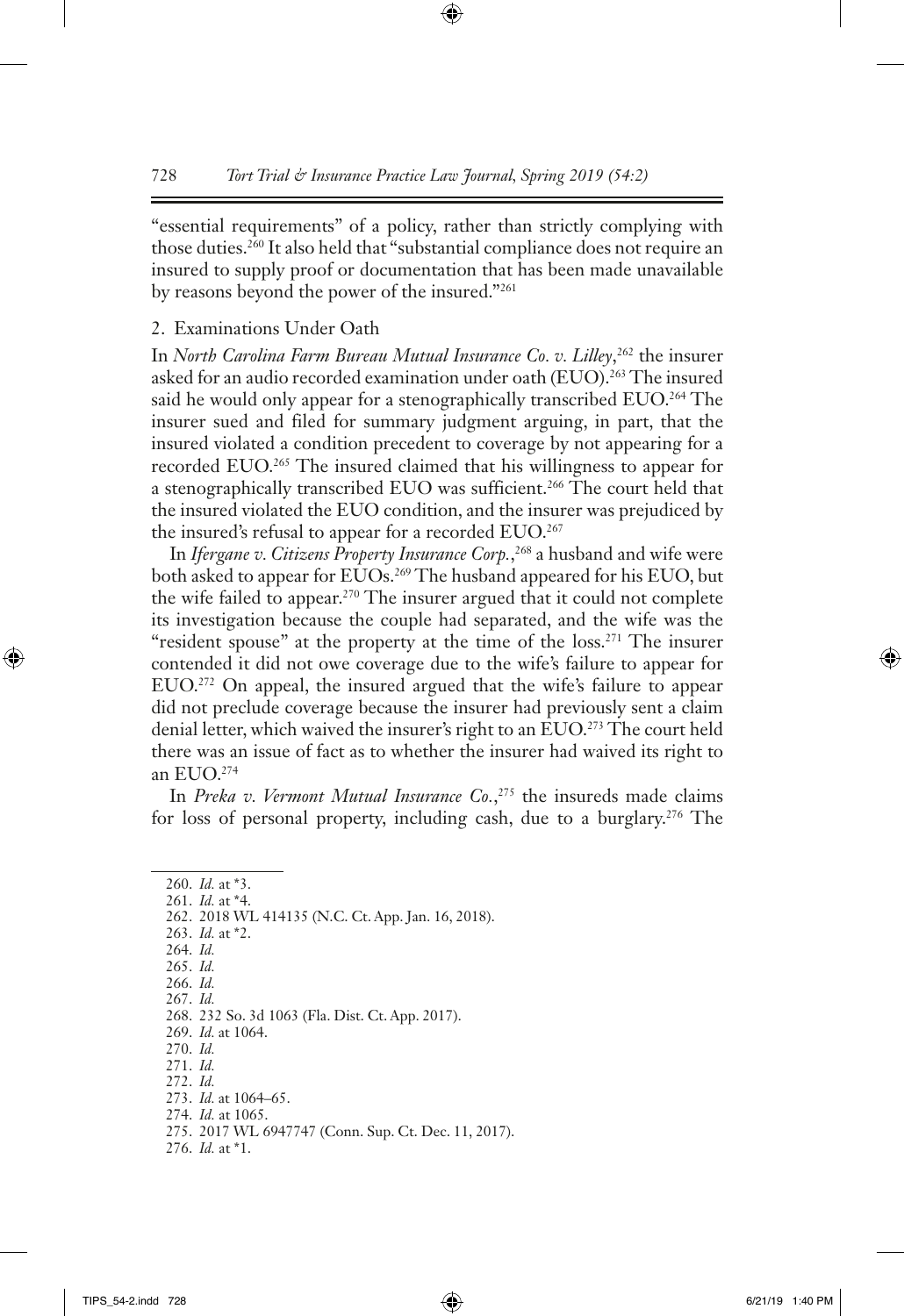insureds refused to appear for their scheduled EUOs, and the insurer denied their claims based on the failure to appear.277 The insureds sued and the insurer filed a summary judgment motion based on the failure to appear for EUOs.<sup>278</sup> The insureds argued that they had otherwise substantially complied with the policy, noting that they gave recorded statements, immediately called the police, provided notice to the insurer, allowed a site inspection, completed a theft questionnaire, and produced claim documentation.279 The trial court found these actions were insufficient, noting that recorded statements were not comparable to EUOs and failure to appear for EUOs was a material breach of the contract.<sup>280</sup>

# 3. Proof of Loss

In *Vilaythong v. Allstate Insurance Co.*, 281 the insured sued, claiming he was entitled to more money from the insurer for hail and wind damage.<sup>282</sup> The insurer moved to dismiss the suit, claiming that the insured failed to submit a sworn proof of loss more than ninety-one days before filing suit.283 The court held the insured substantially complied because the insurer was timely notified of the claim months before suit was filed, provided with the public adjuster's estimate, had ample opportunity to investigate the claim before suit was filed, and failed to show any prejudice resulting from the failure to provide a proof of loss. 284

In *Gehani v. American Zurich Insurance Co.*, 285 the insured's property was damaged by fire.<sup>286</sup> The insurer requested a proof of loss within 60 days pursuant to the policy, and also gave the insured a list of the supporting documentation it wanted to substantiate his claim.287 The insured did not provide a proof of loss or documents within 60 days, and the insurer denied the claim for failure to comply with policy conditions.288 Only after the claim was denied did the insured provide some documents, but did not submit a proof of loss.<sup>289</sup> The insured sued, and claimed he substantially complied by producing partial records and making himself available for

- 282. *Id.* at \*1.
- 283. *Id.* at \*2.
- 284. *Id.* at \*3–4.
- 285. 287 F. Supp. 3d 574 (N.C. Ct. App. 2018).
- 286. *Id.* at 575.
- 287. *Id.* at 576. 288. *Id.* at 577.
- 289. *Id.*

<sup>277.</sup> *Id.* at \*2.

<sup>278.</sup> *Id.* at \*1–2.

<sup>279.</sup> *Id.* at \*4. 280. *Id.* at \*5.

<sup>281.</sup> 2017 WL 4805522 (N.D. Tex. Oct. 25, 2017).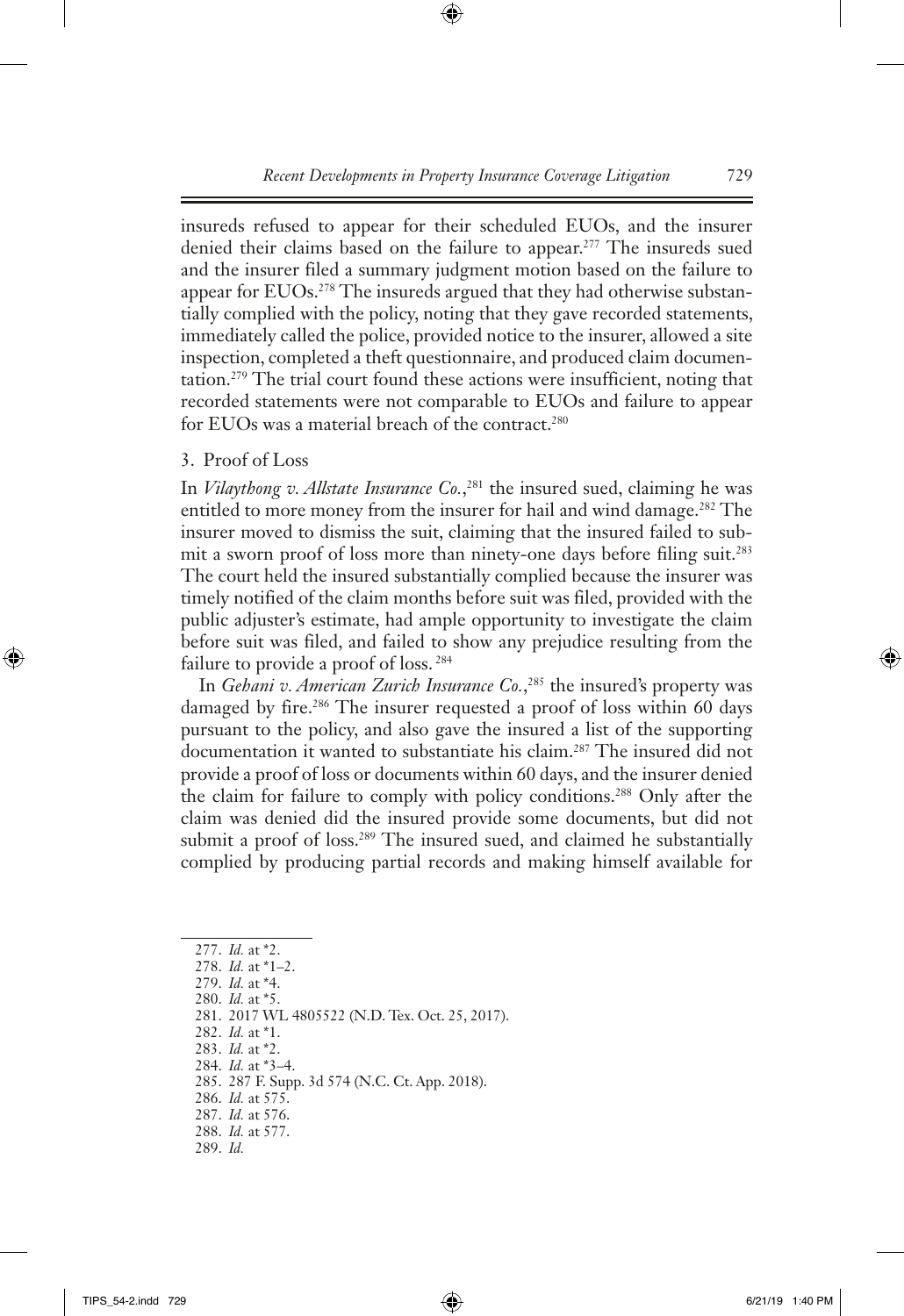an EUO, and that the insurer had not alleged prejudice.<sup>290</sup> The trial court granted summary judgment, holding that the insurer was not required to show prejudice, and the insured did not substantially comply with the policy requirement for submitting a proof of loss.<sup>291</sup>

In *Samuels v. Allstate Property & Casualty Insurance Co.*,<sup>292</sup> the insured claimed \$60,000 in personal property damage allegedly caused by burst frozen pipes.293 The insurer denied coverage based on false statements in the proof of loss, claiming the insured overstated the value of the property and both parties field for summary judgment after suit was filed.<sup>294</sup> However, the adjuster admitted in his deposition that the insurer had not done its own estimate of the value of the contents, that he did not actually know the valuation to be materially false, and that the estimate only appeared "exaggerated" based on the "sparse" furnishings in the property.<sup>295</sup> The court held that the insurer had not proved an "extreme disparity" in the valuation to support a finding of false or fraudulent statements in the proof of loss sufficient to vitiate the contract.296

#### C. *Appraisal*

#### 1. Scope of Appraisal

In *State Automobile Mutual Insurance Co.*, *v. Rod & Reel*, *Inc.*,<sup>297</sup> the insurer provided blanket coverage for loss of business income and extra expense coverage for several businesses.<sup>298</sup> Following a fire, the insureds submitted a claim, but the parties could not agree on the amount due.299 The dispute went to appraisal and an award was issued reflecting the sum of the appraisers' calculation of the monthly loss for 15 months from the date of the loss.300 The insurer refused to pay full award, arguing that the award determined the period of restoration, which was outside the scope of the appraisal, and sued to vacate the award or modify it to include only the month-to-month calculations of loss.<sup>301</sup> The insureds moved to confirm the award or modify it by removing the period of restoration, but not the calculation of the total amount due.302 Citing the Fourth Circuit's decision

290. *Id.*

291. *Id.* at 579–80.

292. 310 F. Supp. 3d 847 (E.D. Mich. Apr. 20, 2018).

293. *Id.* at 871.

294. *Id.* at 867.

- 295. *Id.* at 872.
- 296. *Id.* at 872–73.

- 298. *Id.* at \*1.
- 299. *Id.* 300. *Id.*
- 301. *Id.*
- 302. *Id.*

<sup>297.</sup> 2018 WL 5830734 (D. Md. 2018).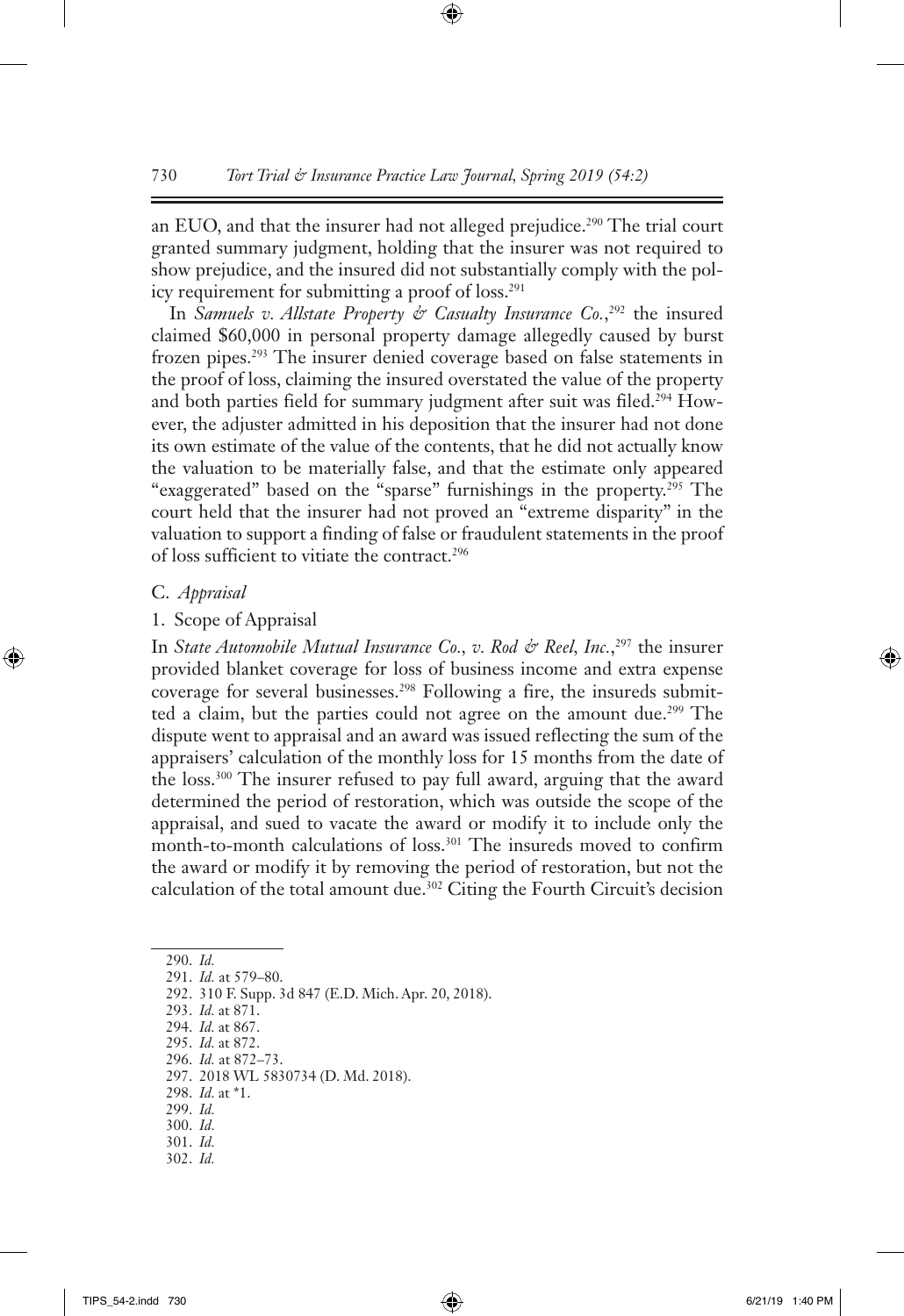in *High Country Arts & Craft Guild v. Hartford Fire Insurance Co.*, 303 the court held that "an appraiser can calculate of the amount of loss without determining the period of restoration."304 The court modified the award to include only the appraisers' month-to-month calculations, reserving the period of restoration for further proceedings.<sup>305</sup>

In *Speros v. Sentinel Insurance Co.*, 306 the insured filed a motion to confirm an appraisal award.<sup>307</sup> The carrier filed a counter-motion to vacate, contending that payment of an appraisal award required a proof of loss.<sup>308</sup> The court noted that the carrier had never agreed that the proof of loss requirement had been satisfied, particularly because multiple events damaged the property.309 The carrier had agreed to cover only one event: a water line leak near the fountain in the courtyard of the property. 310 Quoting its prior order, the court held that appraisers are to arrive at a figure representing damages for a covered event.<sup>311</sup> However, it is for the court, or the ultimate fact finder, to determine whether the appraisers are right about scope.<sup>312</sup> If the court or fact finder concludes the appraisers are correct, the appraisers' larger damages number is adopted.<sup>313</sup> If not, another number may apply, depending on the fact finder's conclusion.<sup>314</sup>

#### 2. Timeliness of Demand or Refusal to Appraise

In *In re Allstate Vehicle & Property Insurance Co.*, 315 the court noted that, under Texas law, appraisal is a condition precedent to suit and is intended to take place before suit is filed.<sup>316</sup> However, a party may waive this condition precedent expressly, through a clear repudiation of the right, or impliedly, through conduct.<sup>317</sup> Implied waiver must be clearly demonstrated by the surrounding facts and circumstances.<sup>318</sup> The court found the insurer's intentional conduct was inconsistent with its right to invoke appraisal.<sup>319</sup> Before demanding appraisal, the carrier had conducted multiple inspections of the roof at the insured property and had obtained an

305. *Id.* at \*8.

306. 2018 WL 1536389 (D. Ariz. Mar. 29, 2018).

- 308. *Id.*
- 309. *Id.* at \*1–2.
- 310. *Id.* at \*2.
- 311. *Id.* 312. *Id.*
- 313. *Id.*
- 314. *Id.*
- 315. 549 S.W.3d 881 (Tex. Ct. App. 2018).
- 316. *Id.* at 887–88.
- 317. *Id.*
- 318. *Id.*

<sup>303.</sup> 126 F.3d 629 (4th Cir. 1997)

<sup>304.</sup> *State Auto. Mut. Ins. Co*., 2018 WL 5830734, at \*6.

<sup>307.</sup> *Id.* at \*1.

<sup>319.</sup> *Id.* at 890.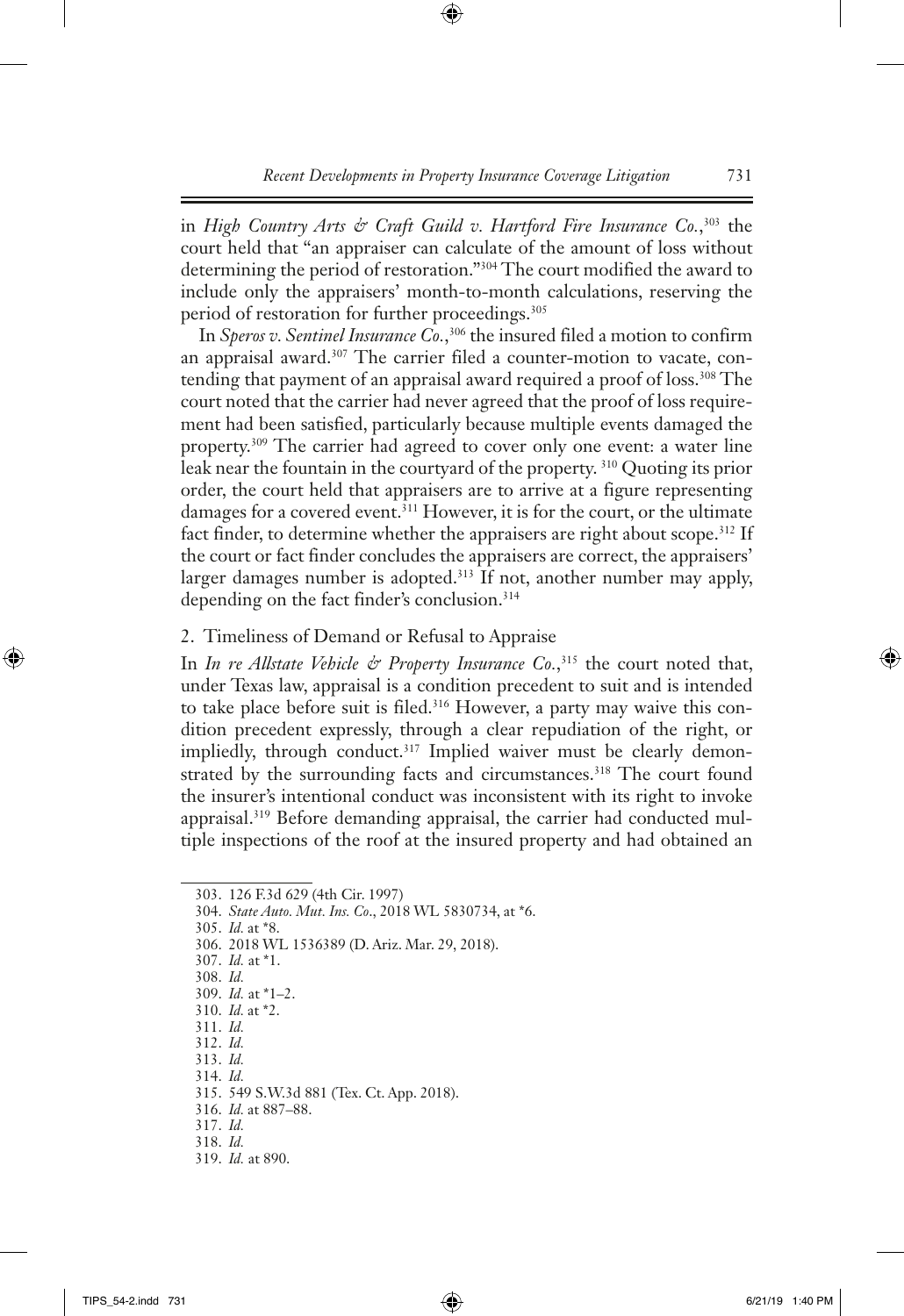order compelling a seventh inspection of roof by a new expert.<sup>320</sup> The carrier had represented to the trial court that the seventh inspection was needed for the carrier to prepare for the upcoming jury trial.<sup>321</sup> The carrier had also obtained an extension of the expert designation deadline in order to permit it to designate the new expert.<sup>322</sup> The insured's counsel had stated that she had no objection to an extension of the designation deadline for the new expert provided it did not postpone the trial setting to which the insurer had agreed.<sup>323</sup>

#### 3. Enforcing and Modifying Appraisal Awards

In *State Automobile Mutual Insurance Co., v. Rod & Reel, Inc.*,<sup>324</sup> the court held that 9 U.S.C. § 10 allows a court to vacate an arbitration award only if the arbitrators "exceeded their powers, or so imperfectly executed them that a mutual, final, and definite award upon the subject matter submitted was not made."325 The court found that the period of restoration was outside the scope of the appraisal and modified the award to include only the appraisers' month-to-month calculations, reserving the period of restoration for further proceedings.<sup>326</sup>

#### 4. Appraiser Qualifications

In *Brickell Harbour Condominium Ass'n v. Hamilton Specialty Insurance Co.,*<sup>327</sup> the insurer moved to compel appraisal.328 The insured contended that the carrier's appointment of an employee of J.S. Held, a building consultant hired by the carrier as its party-designated appraiser, was a breach of the policy requirement that each appraiser be "impartial."329 In rejecting the insured's assertion, the court noted that the umpire acts as the neutral tiebreaking third appraiser and provides the "real impartiality."330 The court found no indication in the record that the insurer's appraiser was directly paid by the insurer, or that any part of his or his employer's compensation for work on the appraisal or the insured's claim would include a contingent fee.331 In *dicta*, the court noted that it had surveyed decisions in

325. *Id.* at \*5 (citing 9 U.S.C.A. § 10 (2002)).

- 327. 256 So. 3d 245 (Fla. Dist. Ct. App. 2018).
- 328. *Id.* at 246.
- 329. *Id.* at 248–49.
- 330. *Id.*
- 331. *Id.* at 248.

<sup>320.</sup> *Id.* at 883–84.

<sup>321.</sup> *Id.* at 884.

<sup>322.</sup> *Id.*

<sup>323.</sup> *Id.* at 890.

<sup>324.</sup> 2018 WL 5830734 (D. Md. 2018).

<sup>326.</sup> *Id.* at \*6–8.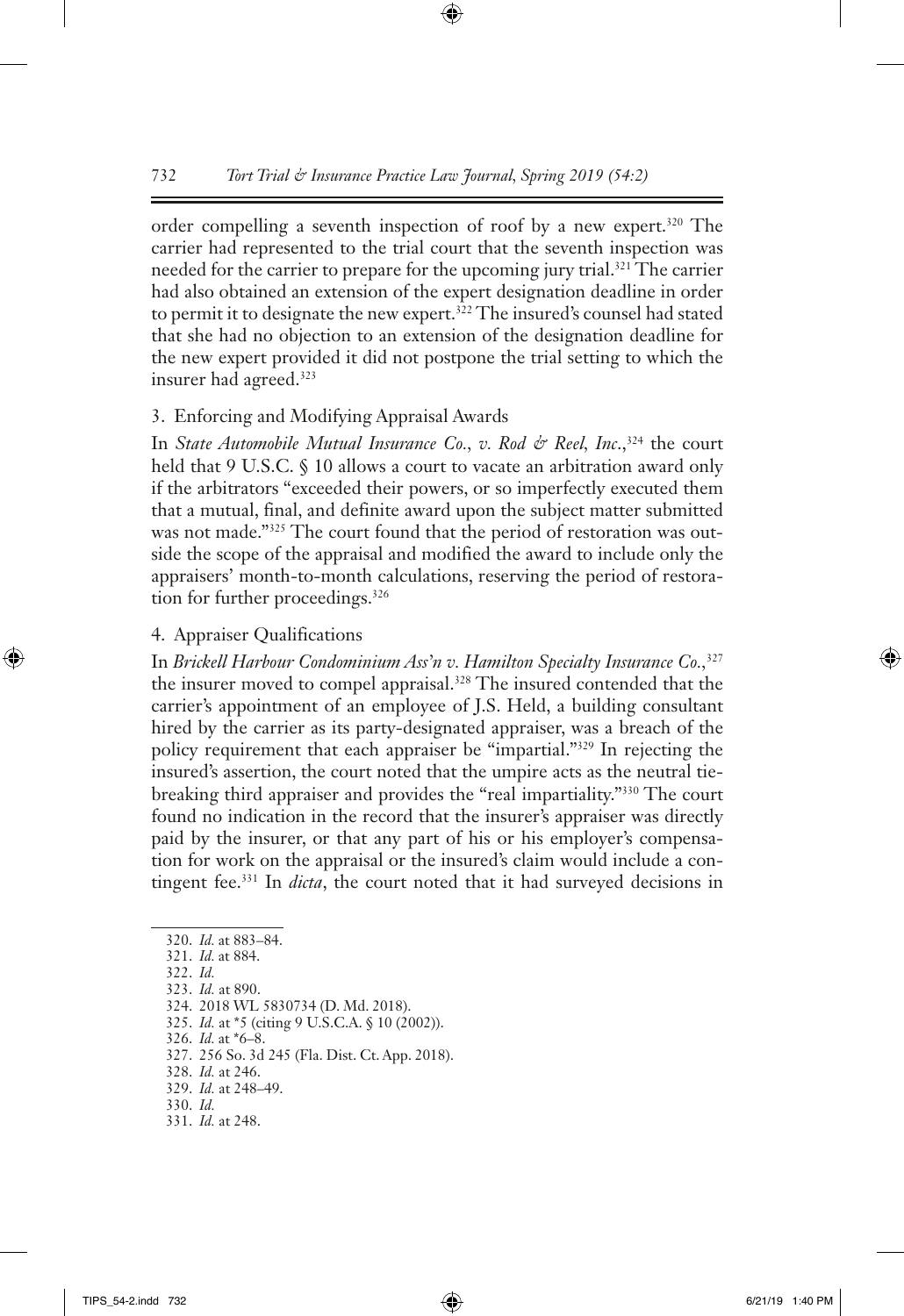other jurisdictions and reviewed of the Code of Ethics for Arbitrators in Commercial Disputes.332 The court concluded that an appraiser's "direct or indirect financial interest in the outcome of the arbitration, including an arrangement for a contingent fee, requires disclosure rather than disqualification."333

In *Verneus v. Axis Surplus Insurance Co.*,<sup>334</sup> the U.S. District Court for the Southern District of Florida directed each party to select a competent and impartial appraiser.335 When the insured appointed her public adjuster as her appraiser, the carrier claimed he was not "impartial" because of his contingent fee.336 The court held that the public adjuster was not impartial because he was involved in the initial analysis of the damages, so he had an interest in giving a second appraisal that did not much differ from his first.<sup>337</sup> The court also found significant questions existed concerning the public adjuster's ownership of the public adjusting company, which was contractually entitled to a contingent fee from any recovery and had a long-term involvement with the insured's counsel.<sup>338</sup> The court rejected the insured's argument that the policy required only that each party select a "competent" appraiser because the order compelling appraisal provided for "impartial" appraisers.<sup>339</sup> As neither party had objected to the order, it controlled. In a later opinion in the same case,  $340$  after the insured appointed her expert witness as her appraiser, the court adopted the Black's Law Dictionary definition of "impartial" and held that the insured's new appraiser had already given an expert report, was neither unbiased nor disinterested, and would likely be swayed by personal interest.<sup>341</sup>

5. Miscellaneous Issues

In *Progressive American Insurance Co. v. SHL Enterprises, LLC*, 342 the insureds filed nine individual first-party claims seeking payment for windshield repairs.343 The insureds assigned their rights under their policies to various windshield replacement companies and those companies submitted

343. *Id.* at \*1.

<sup>332.</sup> *Id.* at 249.

<sup>333.</sup> *Id.* (internal citations and quotations omitted).

<sup>334.</sup> 2018 WL 3417905 (S.D. Fla. July 13, 2018).

<sup>335.</sup> *Id.* at \*1.

<sup>336.</sup> *Id.*

<sup>337.</sup> *Id.* 338. *Id.*

<sup>339.</sup> *Id.* at \*4.

<sup>340.</sup> Verneus v. Axis Surplus Ins. Co, 2018 WL 4150933 (S.D. Fla. Aug. 29, 2018).

<sup>341.</sup> *Id.* at \*3.

<sup>342.</sup> 2018 WL 5624384 (Fla. Dist. Ct. App. 2018).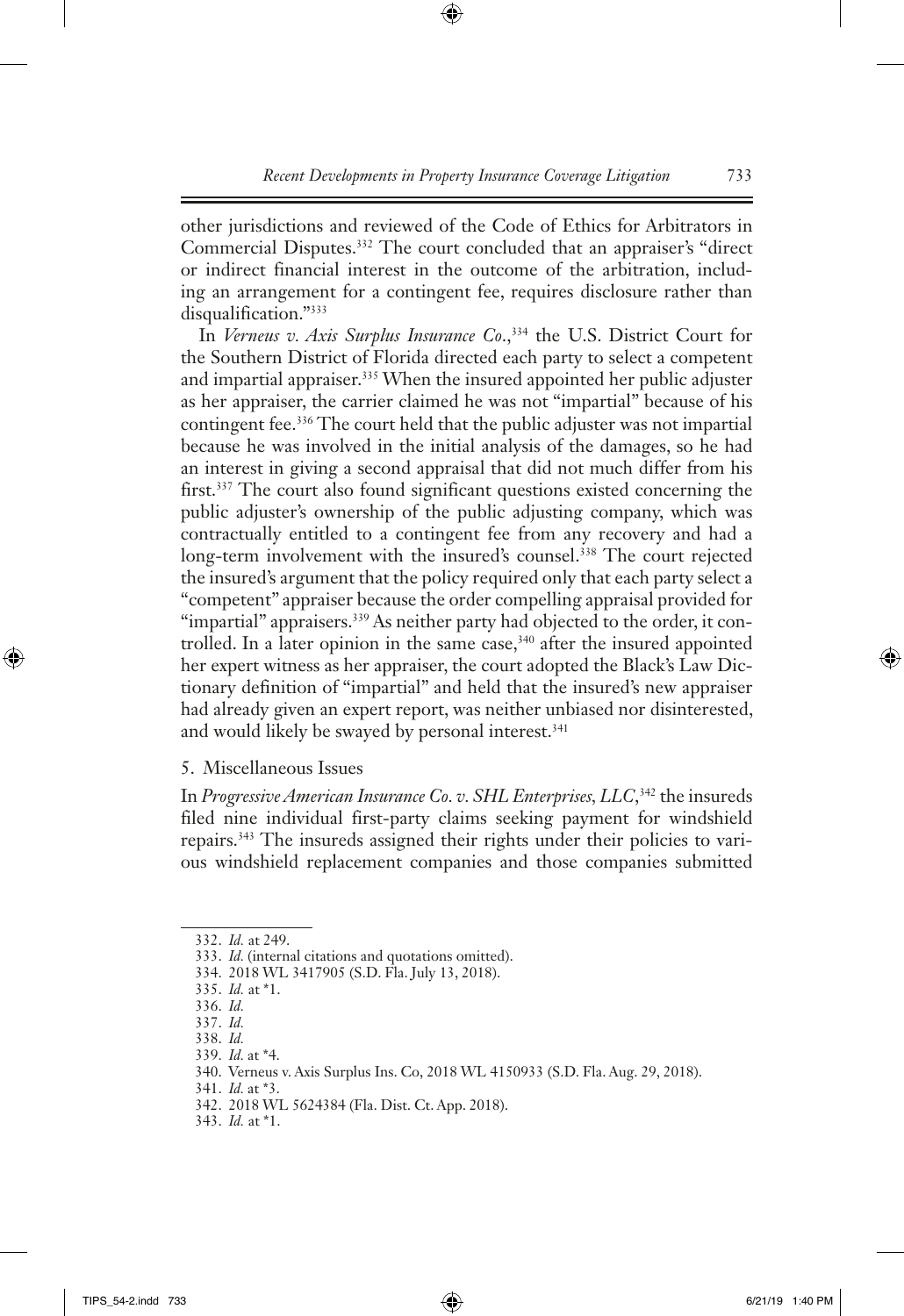invoices to the carrier.<sup>344</sup> The carrier paid less than the amounts sought, and the windshield replacement companies sued.<sup>345</sup> The carrier moved to compel appraisal and to stay discovery in each case.<sup>346</sup> The windshield replacement companies argued that the appraisal provisions in the policies were contrary to Fla. Stat. § 627.7288, which provides that deductibles do not apply to windshield repairs and enforcement of the appraisal provision for a windshield claim would require the insured or the insured's assignee to share the cost of appraisal.<sup>347</sup> This would be the equivalent of applying a deductible in contravention of the statute.<sup>348</sup> The appellate court held that Fla. Stat. § 627.7288 contained "no express prohibition against requiring an insured to pay his or her own appraisal costs where there is a dispute over windshield repair/replacement costs."349 The court held that the classic definition of a "deductible" is a part of the loss that the insured must pay.350 The insured's share of appraisal costs is not part of the loss.351

#### D. *Who Can Sue on the Policy and Collect Proceeds?*

*Titan Exteriors, Inc. v. Certain Underwriters at Lloyd's, London*, 352 involved a hail loss that resulted in roof damage to a shopping center.<sup>353</sup> The insured assigned its claim to the ACV payment to the roofing contractor.<sup>354</sup> Relying on the anti-assignment clause in the policy, the insurer refused to pay the contractor.355 Given the rational for enforcing the anti-assignment clauses – (1) prevention of an increased risk for the insurer; and (2) avoiding a restraint on the alienation of a personal property right such as the right to collect monies owed, the Northern District of Mississippi determined that the anti-assignment clause did not prevent the post-loss assignment.<sup>356</sup>

In *Farmers Insurance Exchange v. Udall*, 357 a water remediation company sought payment of proceeds for services rendered pursuant to an assignment of benefits.<sup>358</sup> The policies contained anti-assignment clauses.<sup>359</sup> Farmers paid less than the invoices submitted and sued seeking a declara-

344. *Id.* 345. *Id.* 346. *Id.* at \*2. 347. *Id.* 348. *Id.* 349. *Id.* at \*3. 350. *Id.* at \*3–4. 351. *Id.* 352. 297 F. Supp. 3d 628 (N.D. Miss. 2018). 353. *Id.* at 630. 354. *Id.* 355. *Id.* 356. *Id.* at 632–33. 357. 424 P.3d 420 (Ariz. Ct. App. 2018). 358. *Id.* at 421–22.

<sup>359.</sup> *Id.* at 422.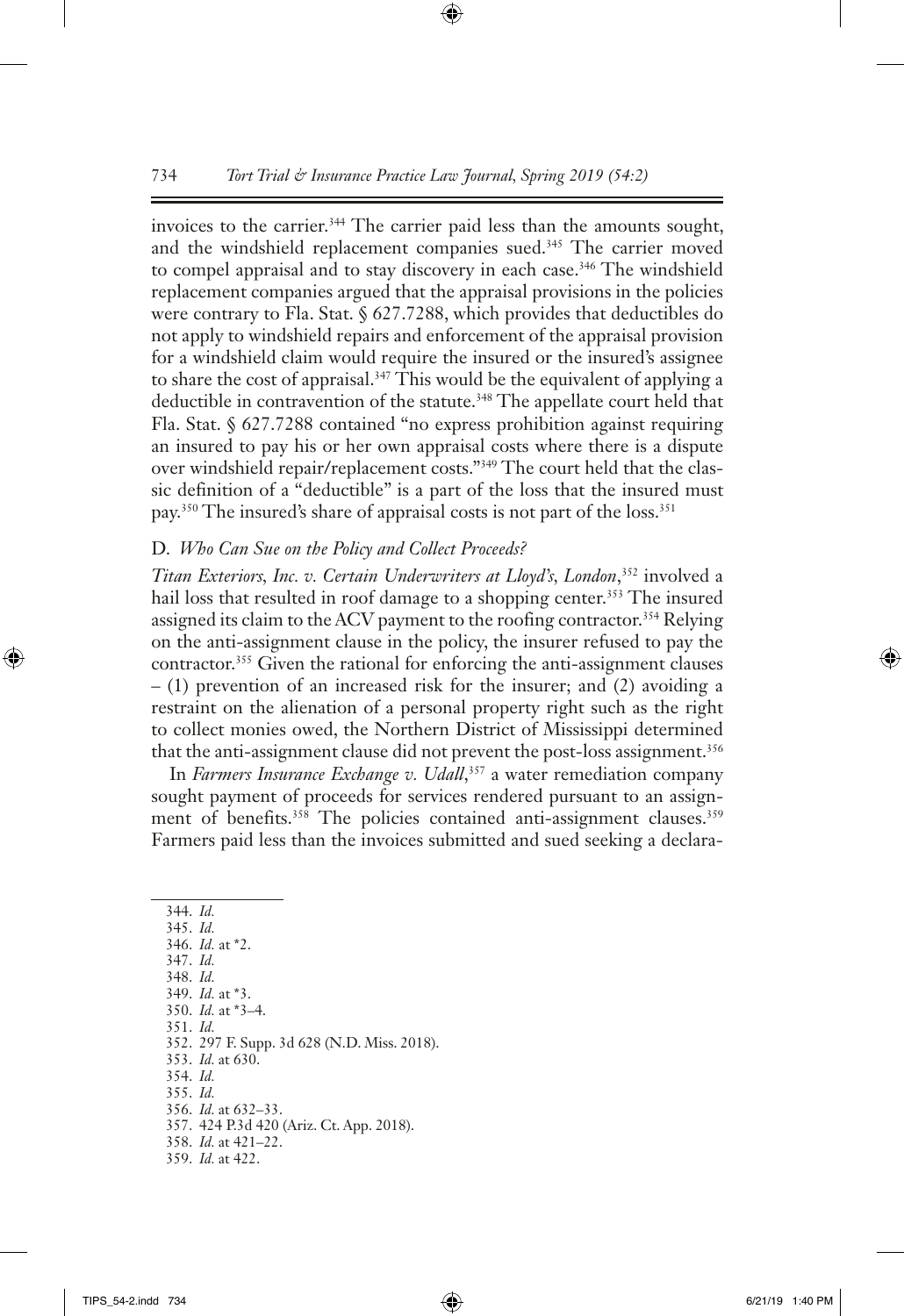tion that the assignments were invalid.<sup>360</sup> The court held that, under Arizona law, an assignment may be made after a loss without the insurer's consent. 361

# E. *Suit Limitations*

In *Brookshire Downs at Heatherridge Condominium Ass'n v. Owners Insurance Co*.,362 the plaintiff argued that, since the policy insured condominium units and condominium units were homes, the policy was a homeowner's policy.363 The U.S. District Court for the District of Colorado held that a condominium association was not a "homeowner" under a Colorado statute preventing insurers from shortening the suit limitations period beyond the statutory three years for contract actions. 364

In *Classic Laundry & Linen Corp. v. Travelers Casualty Insurance Co. of Am*erica,365 the U.S. Court of Appeals for the Second Circuit held that the two-year time limit on a business interruption claim began to run from the date the direct physical damage occurred.<sup>366</sup> While New York law prohibits enforcement of limitation periods that expire before the insured's cause of action accrues, the court concluded that the insured's cause of action had accrued nine months before the two-year period expired.<sup>367</sup>

In *Willowbrook Investments, LLC v. Maryland Casualty Co.*,<sup>368</sup> the U.S. District Court for the Western District of Kentucky held that a two-year suit limitations period that began to run on the date the physical damage occurred did not violate Kentucky public policy, but was unenforceable when it expired before the insured's cause of action accrued.<sup>369</sup> Kentucky had a statute that prohibited insurers from limiting the time to sue to less than one year from the time the insured's cause of action accrued, but Sixth Circuit precedent had held that suit limitations that began to run before the insured's right to accrue did not run afoul of the statute.<sup>370</sup> However, the court held the limitation could be unenforceable if it did not give the insured reasonable time to sue.371 As the record before it did not show that the insured had a reasonable time to sue, the court denied the insurer's motion for judgment on the pleadings.372

<sup>360.</sup> *Id.*

<sup>361.</sup> *Id.* at 423.

<sup>362.</sup> 324 F. Supp. 3d 1201 (D. Colo. 2018).

<sup>363.</sup> *Id.* at 1204.

<sup>364.</sup> *Id.* at 1206 (citing Colo. Rev. STAT. § 10-4-110.8(12)).

<sup>365.</sup> 739 F. App'x 41 (2d Cir. 2018).

<sup>366.</sup> *Id.* at 43.

<sup>367.</sup> *Id.*

<sup>368.</sup> 325 F. Supp. 3d 813 (W.D. Ky. 2018).

<sup>369.</sup> *Id.* at 817–18.

<sup>370.</sup> *Id.* (citing Smith v. Allstate Ins. Co., 403 F.3d 401 (6th Cir. 2005)).

<sup>371.</sup> *Willowbrook Investments, LLC*, 325 F. Supp. 3d at 819–20.

<sup>372.</sup> *Id.* at 820.